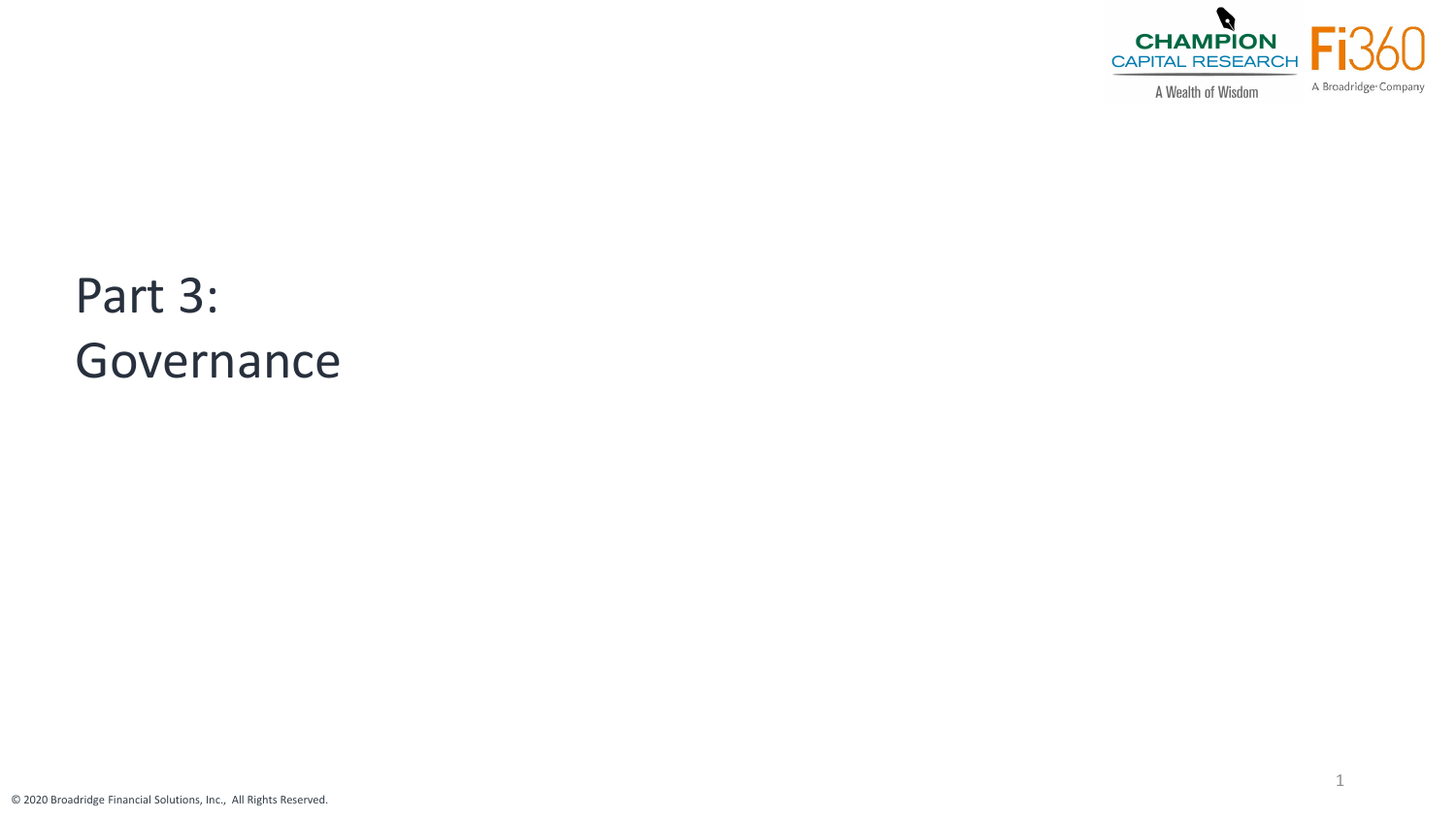# Learning Objectives



A Wealth of Wisdom

- Be familiar with the composition of their board and how trustees are appointed
- Understand their responsibilities as board members
- Understand the roles of the board's committees, system administrator and staff
- Understand the roles and responsibilities of investment consultants and managers, the board's actuary, legal counsel, and auditors
- Comprehend the board's oversight role relating to contracted professionals
- Be familiar with the laws and rules governing public pension plans in State and any governing documents including bylaws
- Have a basic understanding of the plan's policies and procedures
- Utilize best practices associated with good pension plan governance
- Understand the various fiduciary duties
- Be familiar with state and federal ethics laws that apply to public officials
- Understand the consequences of violating ethics laws
- Know what should be included in an ethics policy
- Be familiar with basic standards of conduct
- Understand the potential conflicts of interest faced by fiduciaries
- Know about prohibited transactions and interests
- Be aware of required disclosures
- Understand issues relating to confidentiality
- Be familiar with laws governing nepotism, gifts, and benefits
- Be familiar with the laws that apply to fiduciaries in State
- Understand the duty to follow the plan documents
- Be familiar with some examples of litigation involving fiduciary liability
- Be aware of ethical responsibilities that are expected of fiduciaries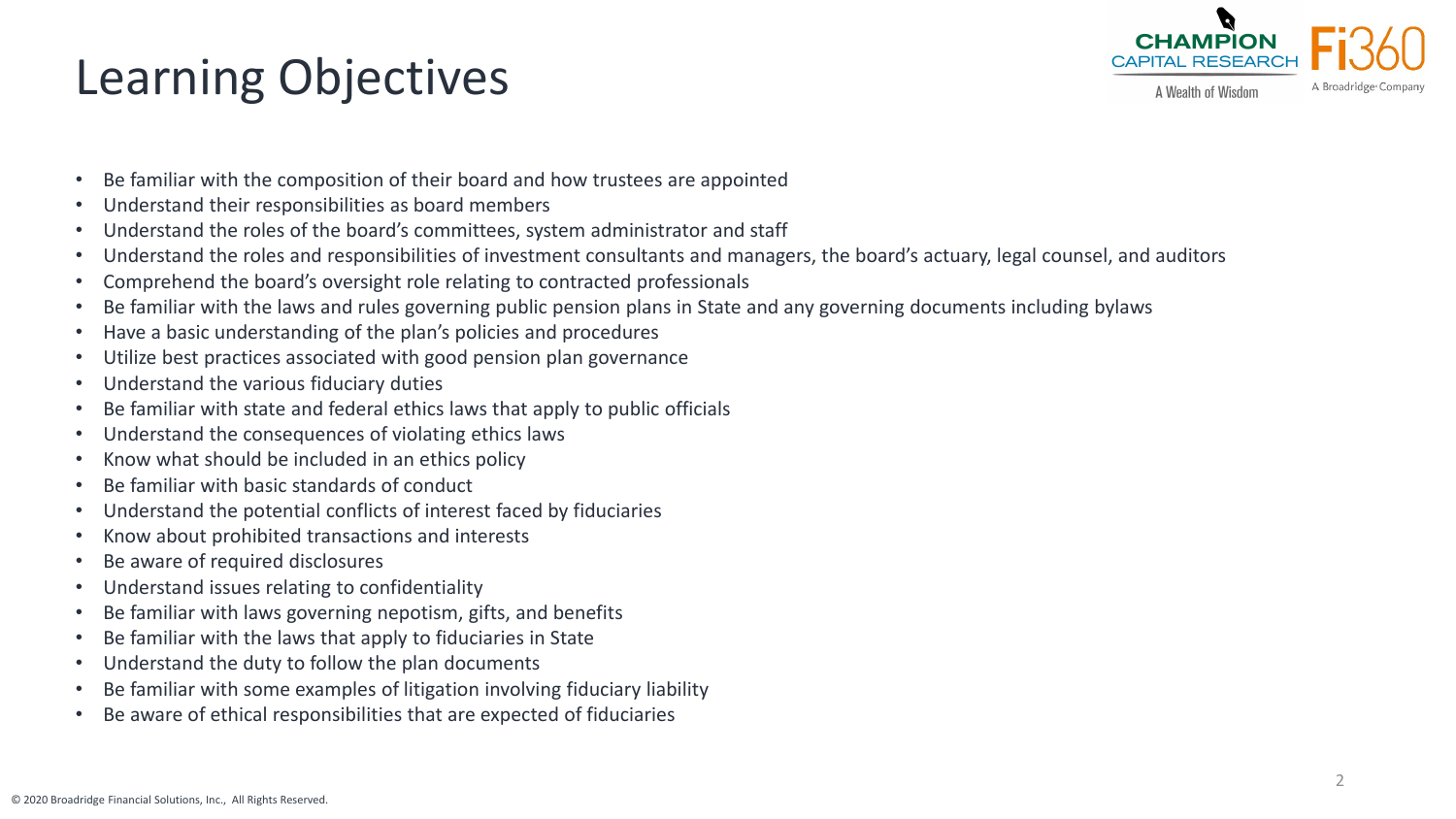# Fiduciary Roles in a Retirement System



• Designated

- By virtue of voter elected or governmental appointed position
- By plan or trust documents
- Elected
	- By plan members
- Functional
	- Plan Sponsor/Plan Administration Senior Management
	- Service Providers providing advice for a fee
- **Contractual** 
	- Investment managers
	- Investment consultants/advisors
	- Other service providers who contractually agree to act as a fiduciary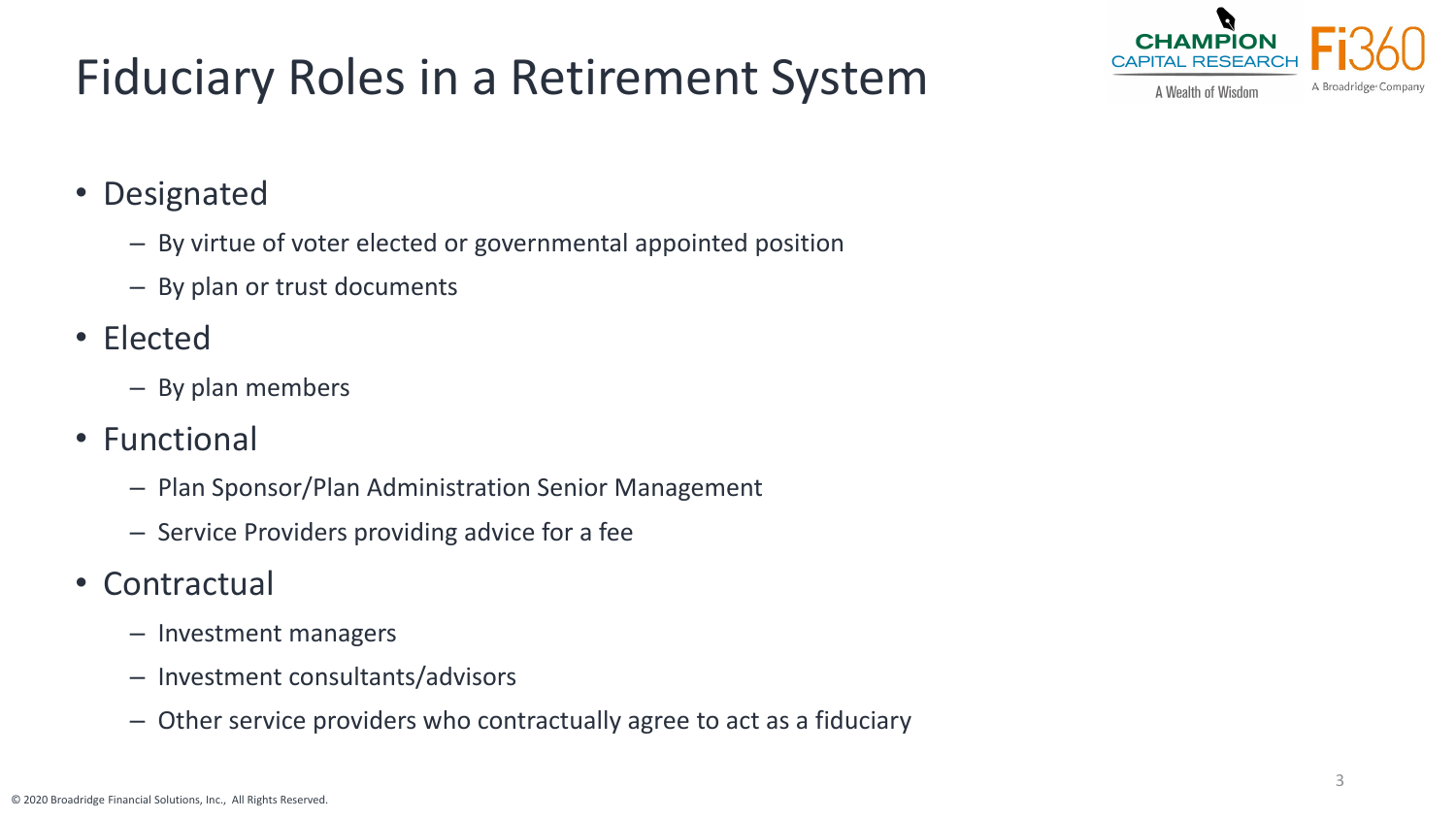# Non-Fiduciary Roles in a Retirement System



A Wealth of Wisdom

- Service providers:
	- Brokers/sales reps who act at arms-length in a transactional capacity
	- Custodians
	- Attorneys
	- Accountants
	- Actuaries
	- Recordkeeper
- Plan administration staff:
	- Executive director
	- Providing benefit calculations
	- Applying salary and contributions to recordkeepers
	- Preparing and distributing communication materials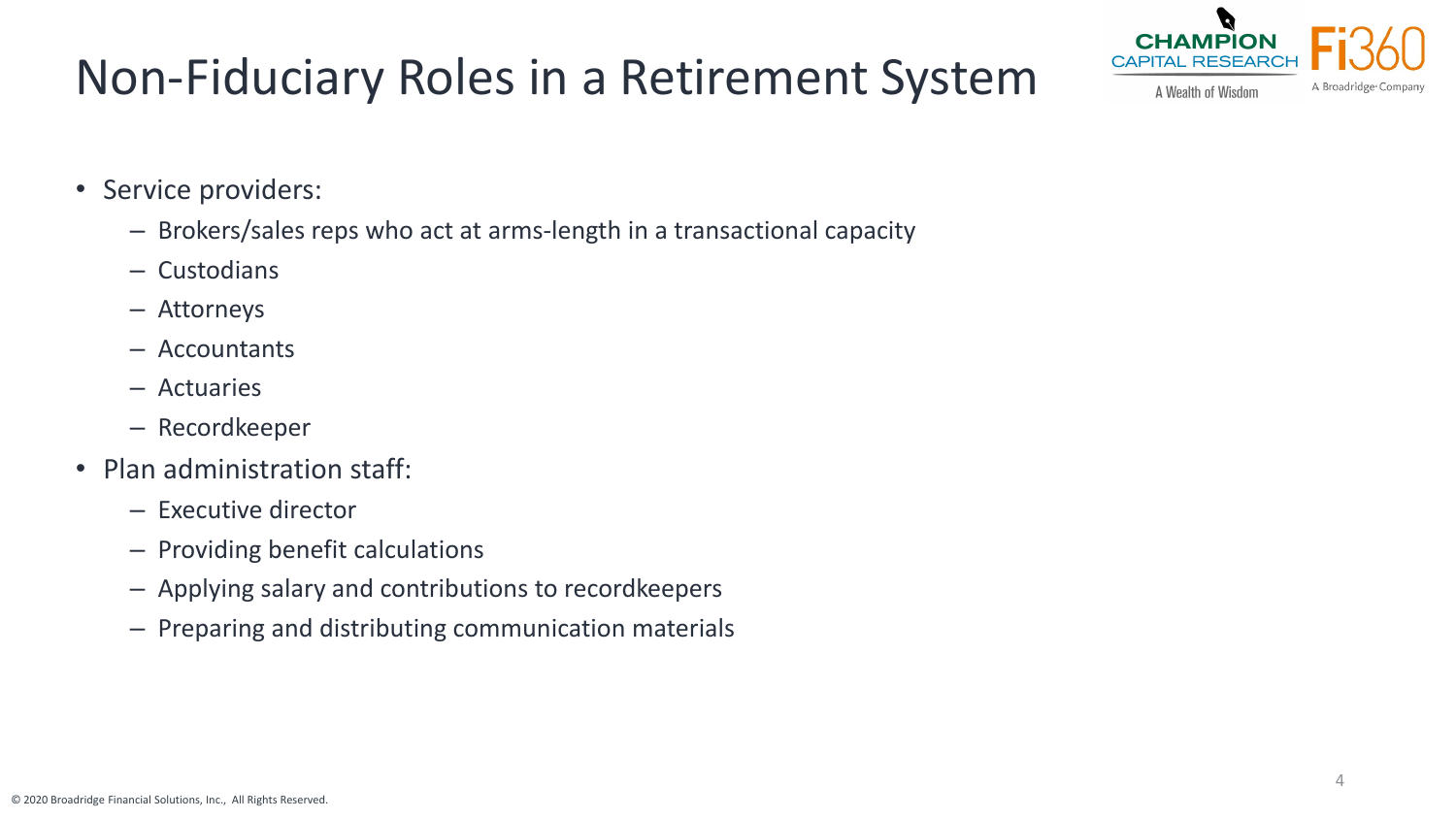#### Stewards - Three Functional Areas of Responsibility



- Select and monitor funds
- Investment committee
- Fees
- IPS
- Service provider review



#### **Investments Administration Financial**

- Plan management
- Communication
- Fiduciary files
- Fee disclosure
- Documentation



- Tax returns Form 5500
- Audits
- Form 1099 participants Form 945 filings
- Plan entry & eligibility
- Timely deposits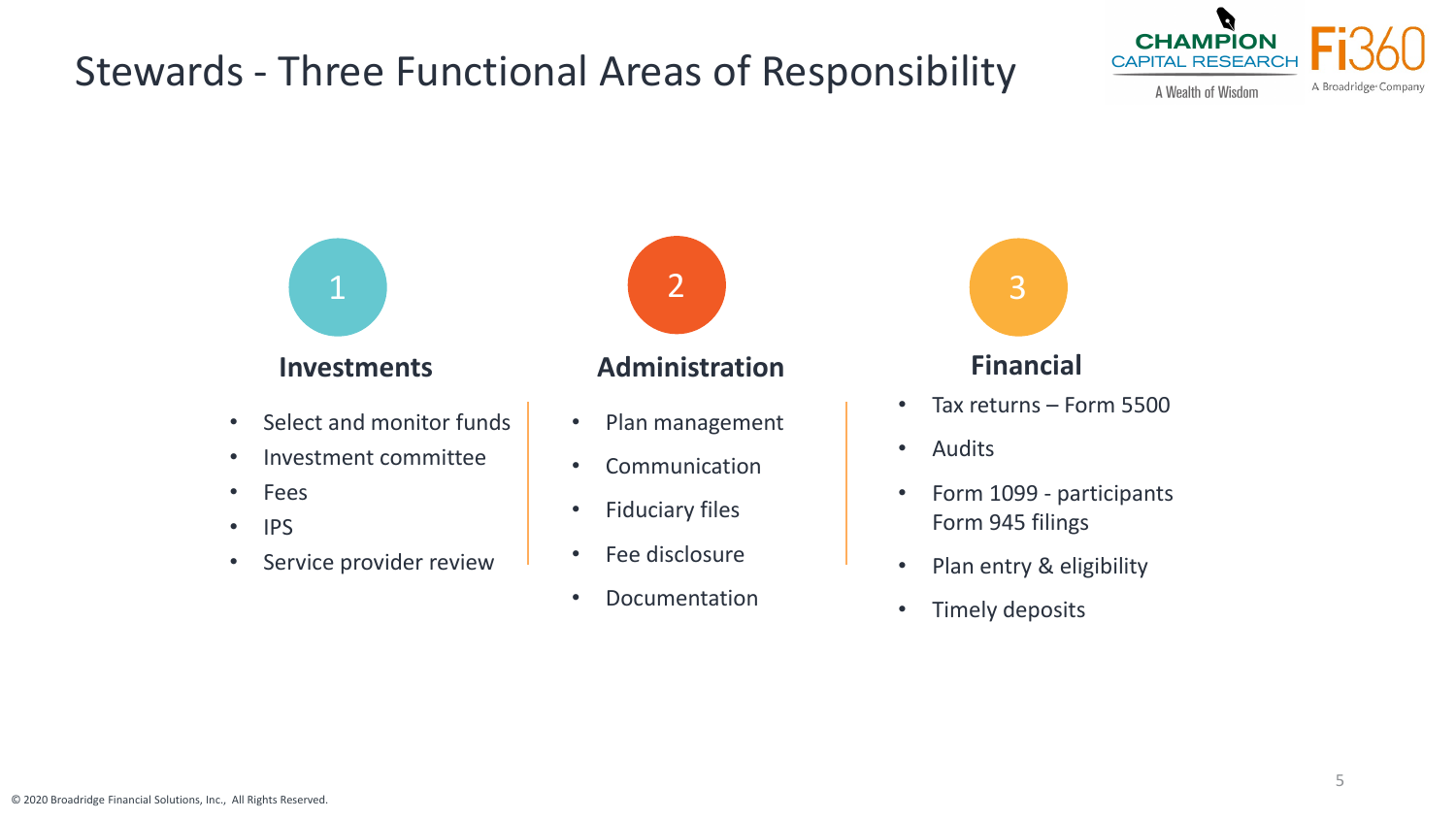#### The Ability to Delegate Responsibility is Limited



A fiduciary is always responsible for the following:



Approve appropriate asset allocation strategy

Establish or approve an explicit, written IPS

Prudently select service providers

Incur only reasonable expenses

Monitor the activities of the overall investment program, including service providers

Avoid conflicts of interest and prohibited transactions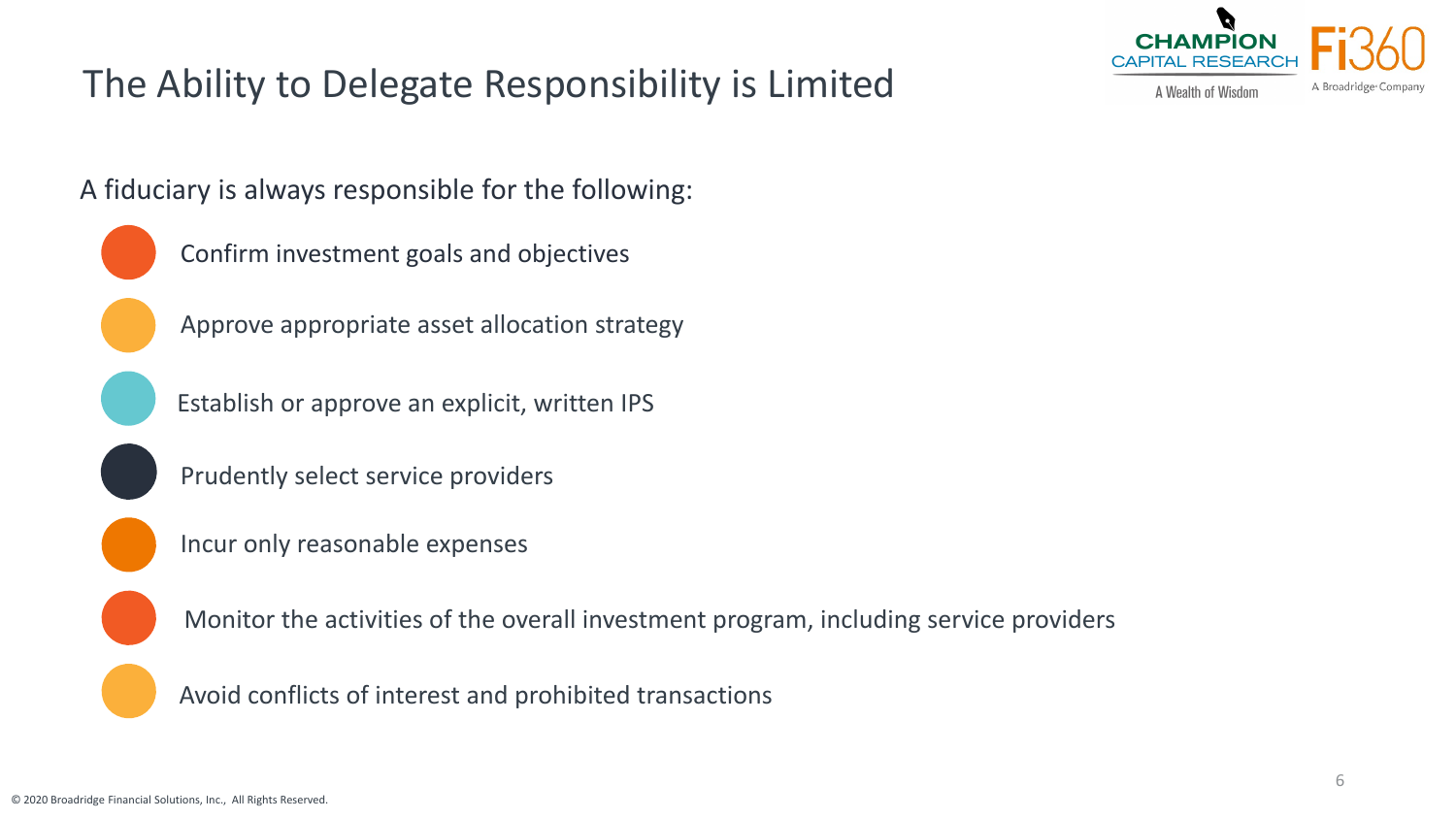# Define Service Requirements



- What services are needed? (legal, accounting, trustee/custodial, actuarial, recordkeeping, investment management, education, advice, etc.)
- What services do the providers offer/recommend?
- Are there opportunities to bundle multiple services to a single provider to save cost?
- What criteria will be used to evaluate service providers against each other? (cost, performance, size, experience, credentials, convenience, testimonials/recommendations, etc.)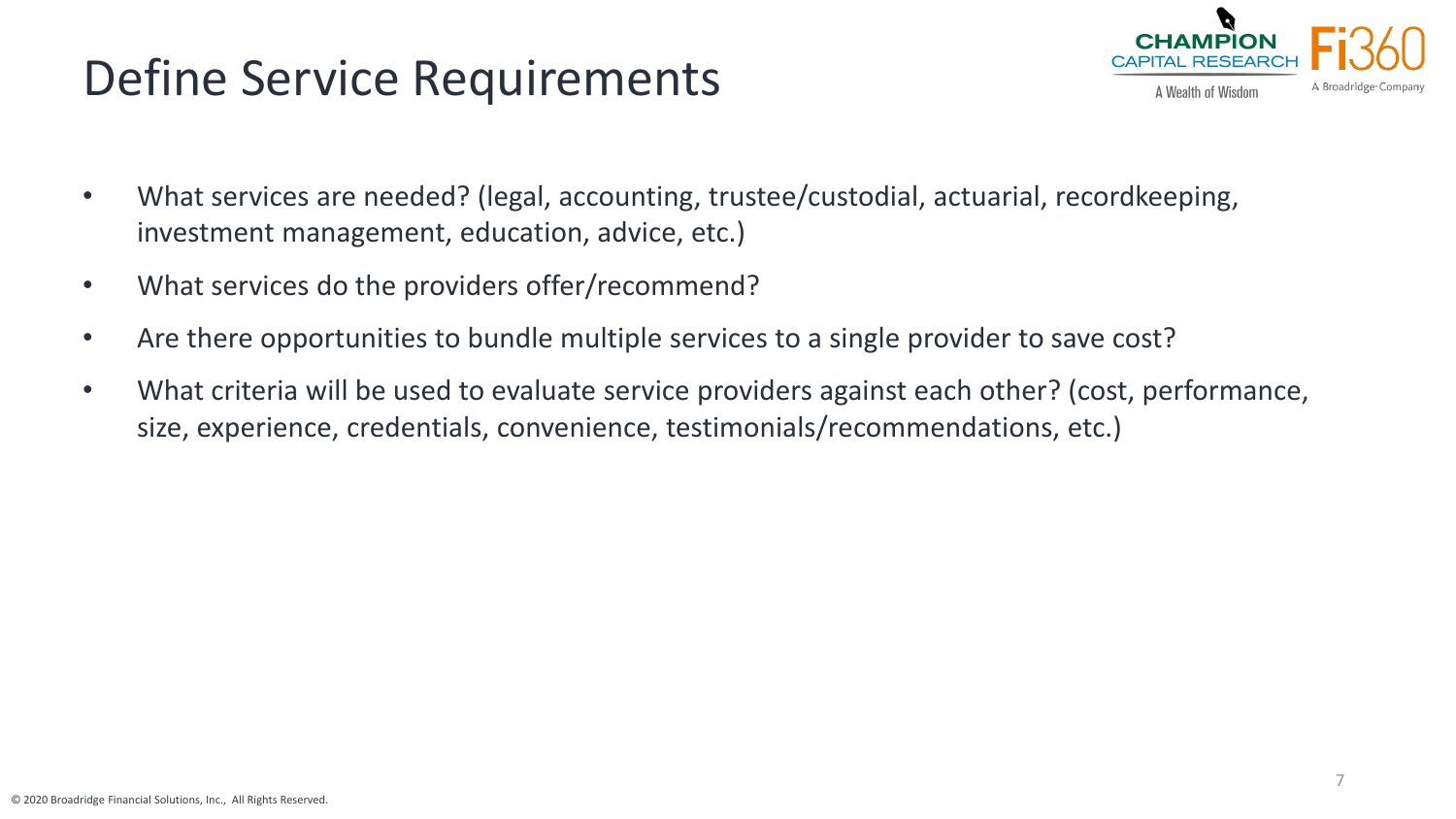

## Board Responsibilities

Board trustees are fiduciaries and are responsible for acting solely in the interest of plan participants.

Board responsibilities include:

- appointment and oversight of top executive positions
- delegation and oversight of service providers
- approval of a budget
- oversight of payment of benefits
- hearing appeals regarding disputes within the board's purview
- ensuring that systems are in place to report and monitor retirement system activities and processes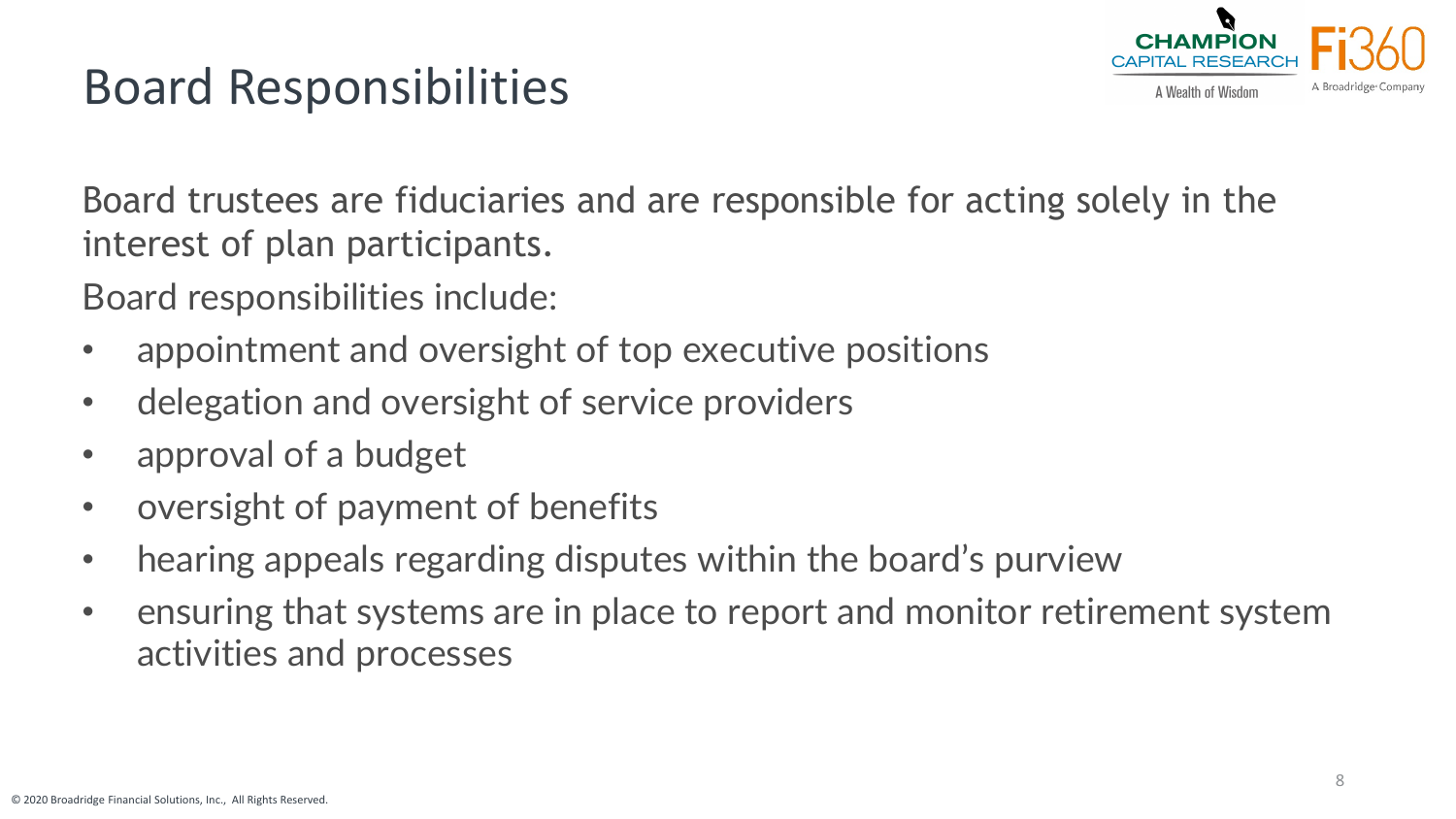# Composition of Retirement System Boards



- Median public retirement system board size: 9
- Members are sometimes appointed, elected, or serve ex-officio
- Knowledge and experience requirements, if any, vary

Source: National Association of State Retirement Administrators <https://www.nasra.org/governance>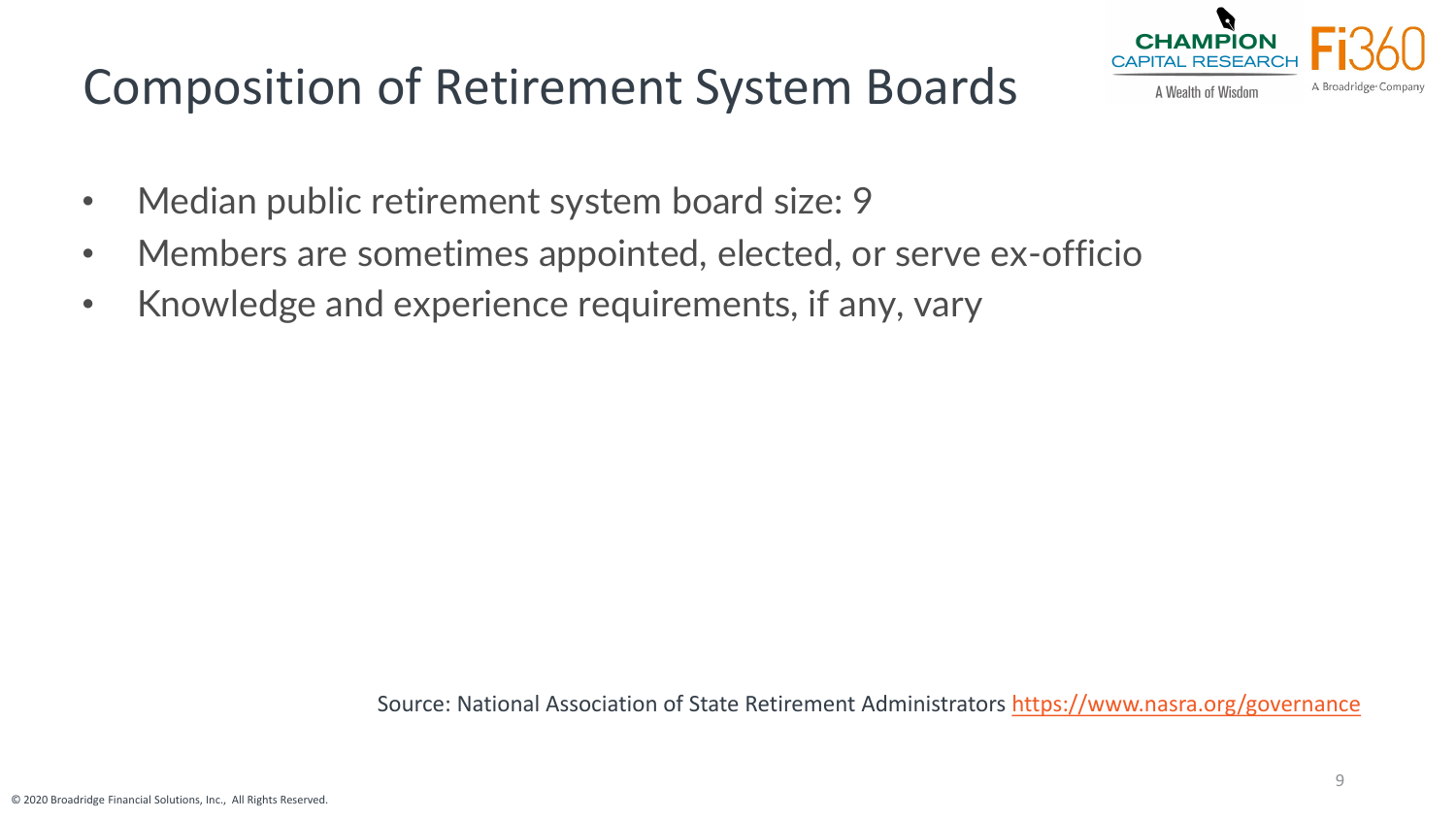

### Governance Manual

Whether it is in electronic or paper form, a fund should adopt a governance manual that serves as a central repository for the fund's primary governance documents. A well-designed governance manual facilitates effective management and provides a tool to educate trustees and stakeholders on fund operations. Key components include:

- Summaries of statutes, regulations, the plan document and board practices
- The systems' mission statement and, if applicable, its vision and guiding principles
- The organization chart, lines of authority, job descriptions and summaries of contracts
- Board policies, key procedures and, if applicable, charters for committees of the board
- References to rulings and agreements that determine benefits and contribution levels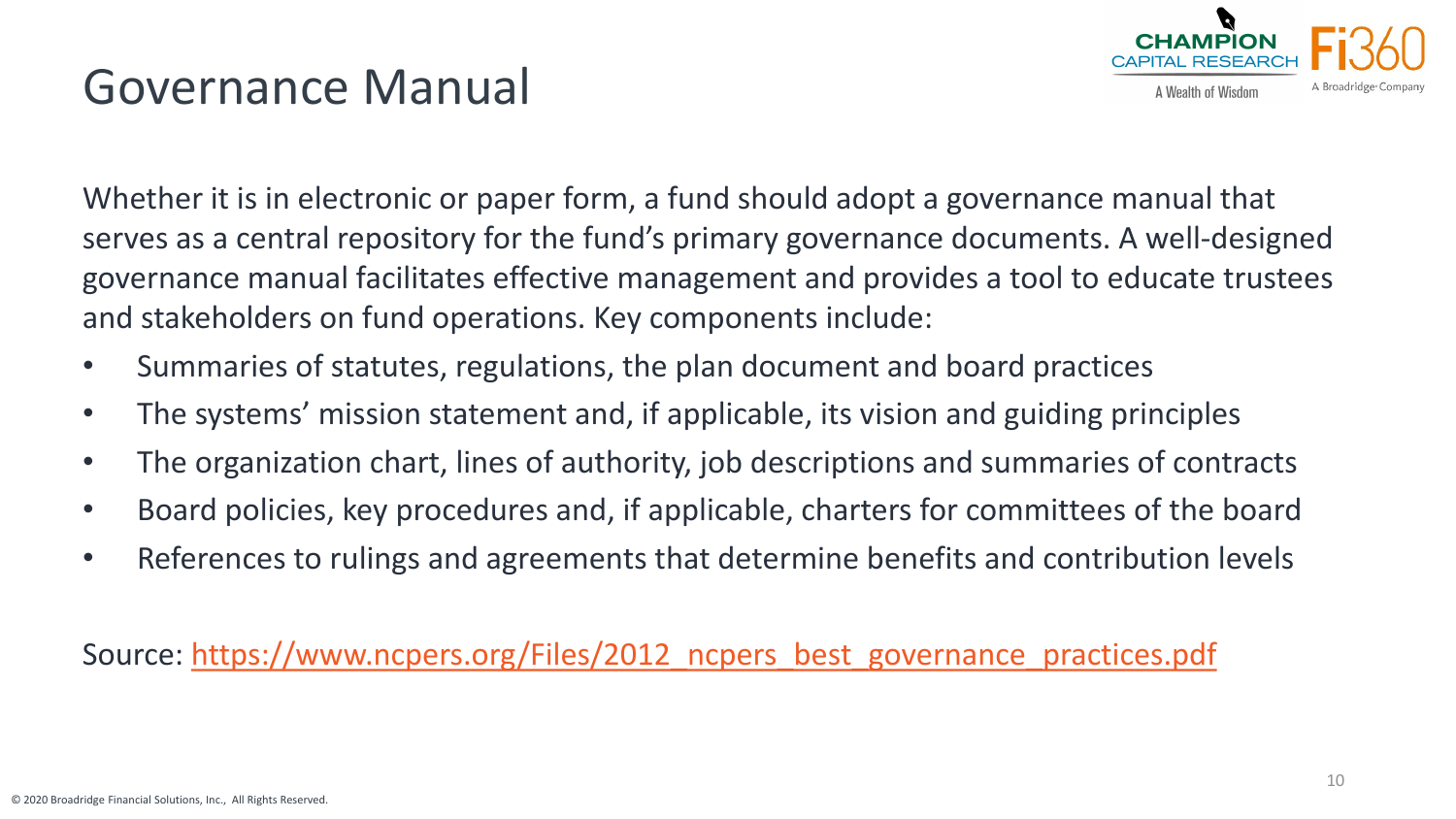

## Board Practices

A pension fund should establish, document and adhere to a set of practices that have a proven impact on performance and risk oversight. Some of these practices are mandatory (e.g. actuarial valuations), while others may be optional. Recommended practices include:

- Development of a strategic plan or equivalent that guides the fund towards its goals
- Adoption of a fiduciary education program to continuously improve fiduciaries' skill sets
- A program of assessments and audits to evaluate internal controls, performance and risk
- Actuarial valuations to inform the board of the fund's future financial needs
- Asset allocation studies to identify asset mixes for meeting future financial needs
- A corporate governance approach under which the fund votes its proxies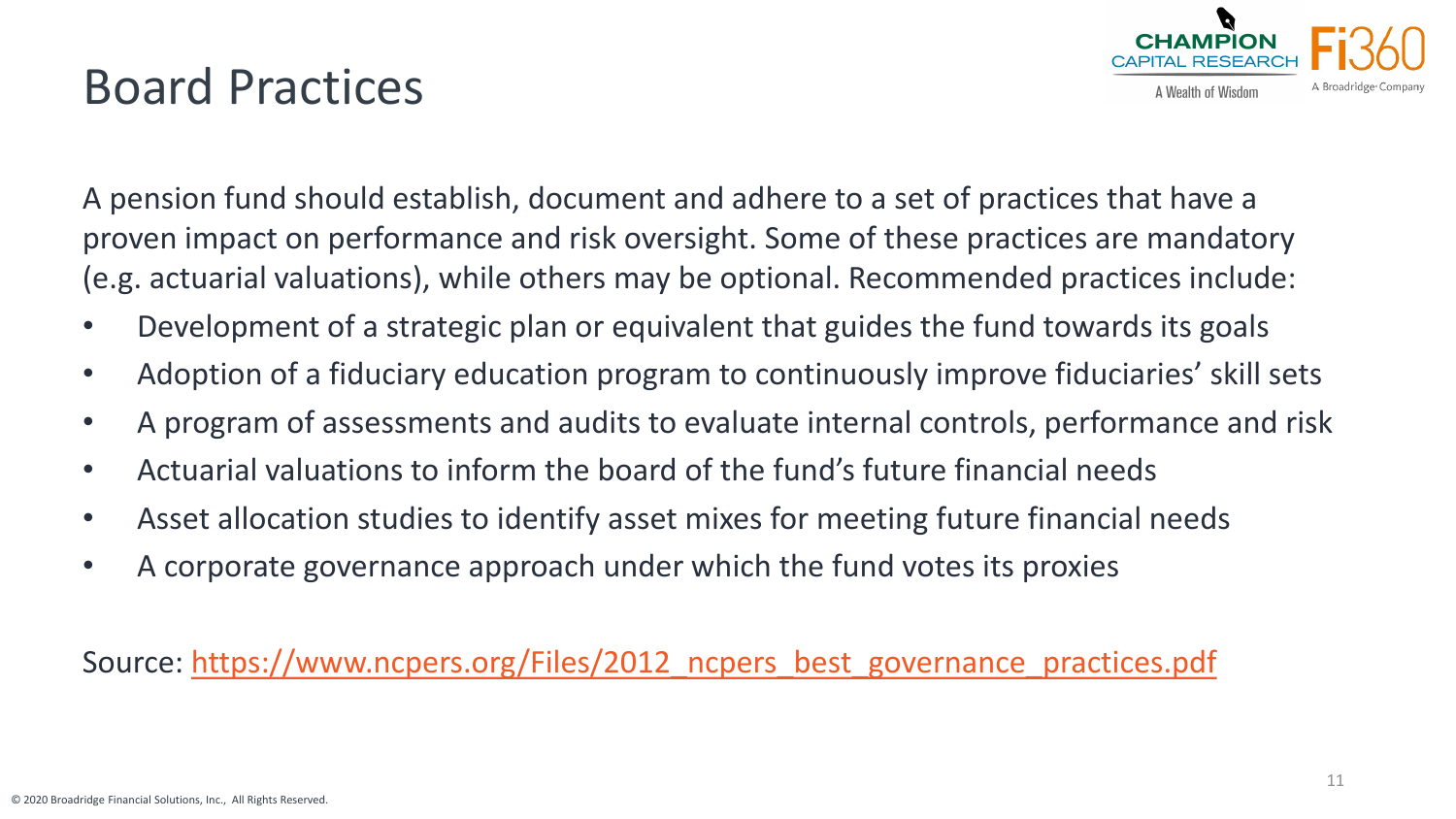

## Board Policies

A fund should adopt and adhere to a set of policies designed to guide system operations toward the achievement of stated goals within established risk tolerances. While their form may vary, a board's key policies and procedures should include:

- Standards of conduct, ethics and conflicts of interest rules to codify the duties of fiduciaries
- An investment policy that includes goals, monitoring procedures and board risk tolerances
- Procurement guidelines that document procedures for selecting and monitoring contractors
- A privacy policy that sets forth procedures for protecting members' confidential data
- A risk policy (or equivalent) that defines fund risks along with measures and processes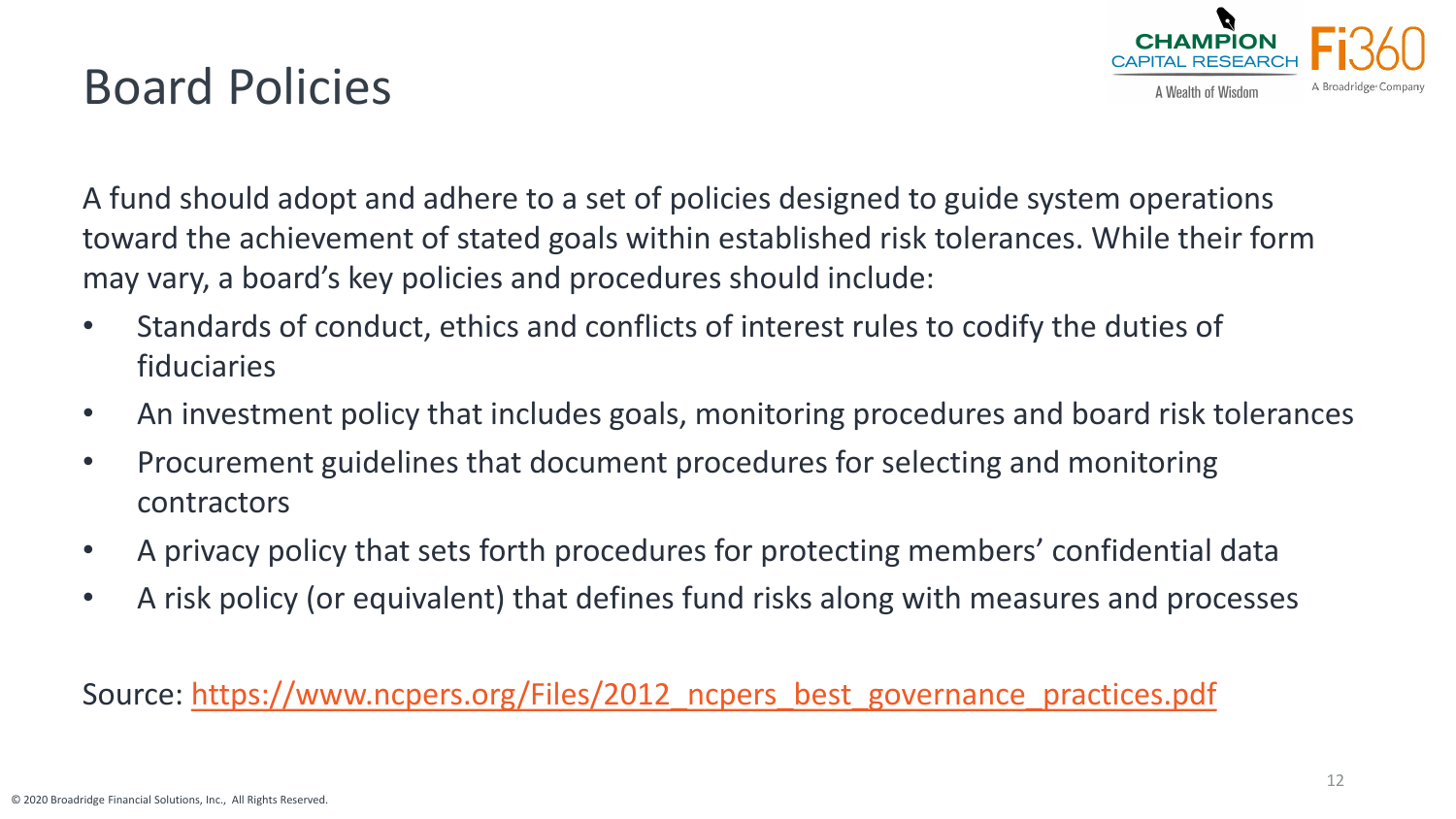# Risk Oversight



A fund should adopt a risk management framework and document it in a risk policy or within other policy documents (e.g. investment policy, privacy policy). The board should delegate accountability for management of market, credit, operational, asset / liability, liquidity and other risks through job descriptions, contracts and charters. Key components include:

- A governance approach that defines risk categories, accountabilities and reporting
- Risk assessments (e.g. audits) to test controls and potential outcomes of risk events
- Key measures to assess market, operational, credit and asset / liability risk exposures
- Access to information technology to collect and distribute risk data across the fund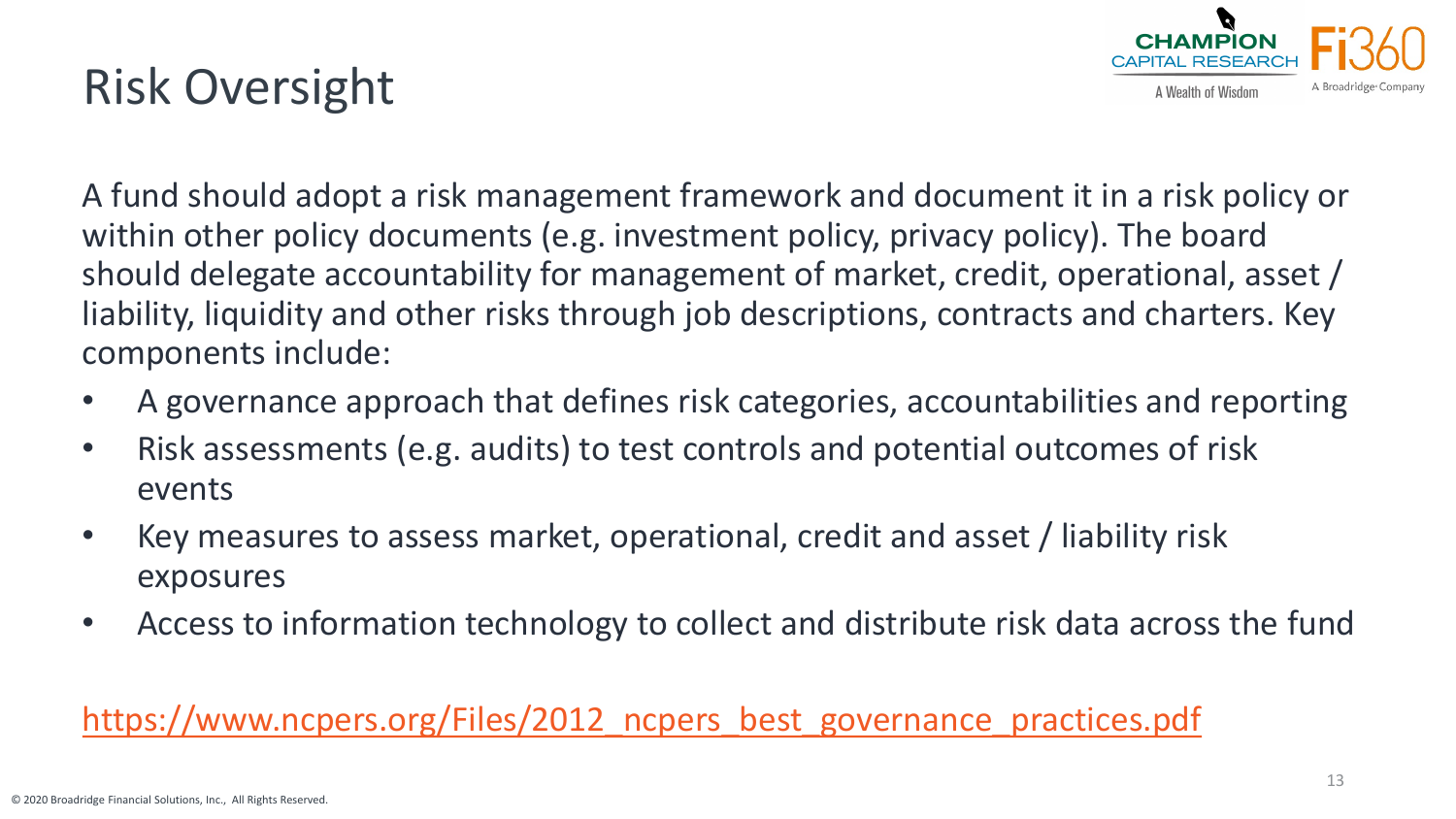

# Strategic Planning

A fund should adopt a strategic planning approach either in the form of a multi-year plan or within other documents. Strategic planning is a hallmark of successful organizations. It provides the board with a mechanism to map out long-term goals along with the implementation steps necessary to achieve them. Key components include:

- Goals and performance measures for key functions such as benefits administration
- Long-term investment goals, investment risk tolerances and diversification objectives
- Multi-year budgetary needs for fund operating units and for the system
- Service quality goals, measures and tactical plans for achieving them
- Plans for strengthening the fund's compliance program and internal controls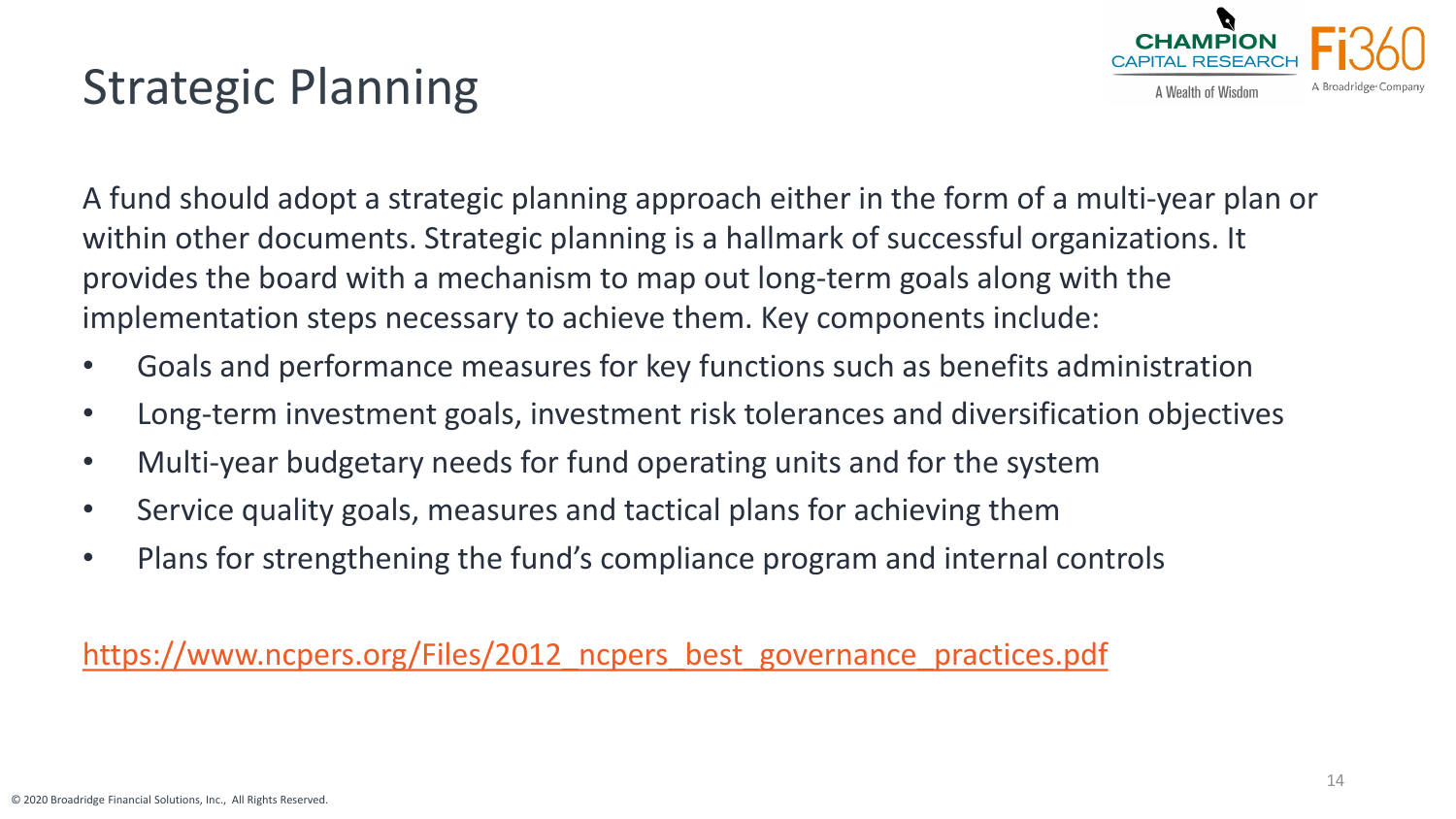#### Reporting: Key Performance and Risk Measures A Wealth of Wisdom

Reports to the board should include a set of key performance and risk measures to help the board assess the fund's progress toward goals across actuarial, administrative, audit, compliance and investment functions. Given their expansive duties, boards rely on efficient reporting to provide effective oversight. Key measures include:

- The funded ratio as measured by the ratio of fund assets to fund liabilities
- Net annualized investment returns relative to the return assumption and benchmarks
- Timeliness and accuracy of distributions paid to members and beneficiaries
- Member satisfaction with fund services as measured by surveys and correspondence
- Future benefits owed to members as measured by the actuarial accrued liability
- Net assets available for benefits and changes thereto as reported in the annual audit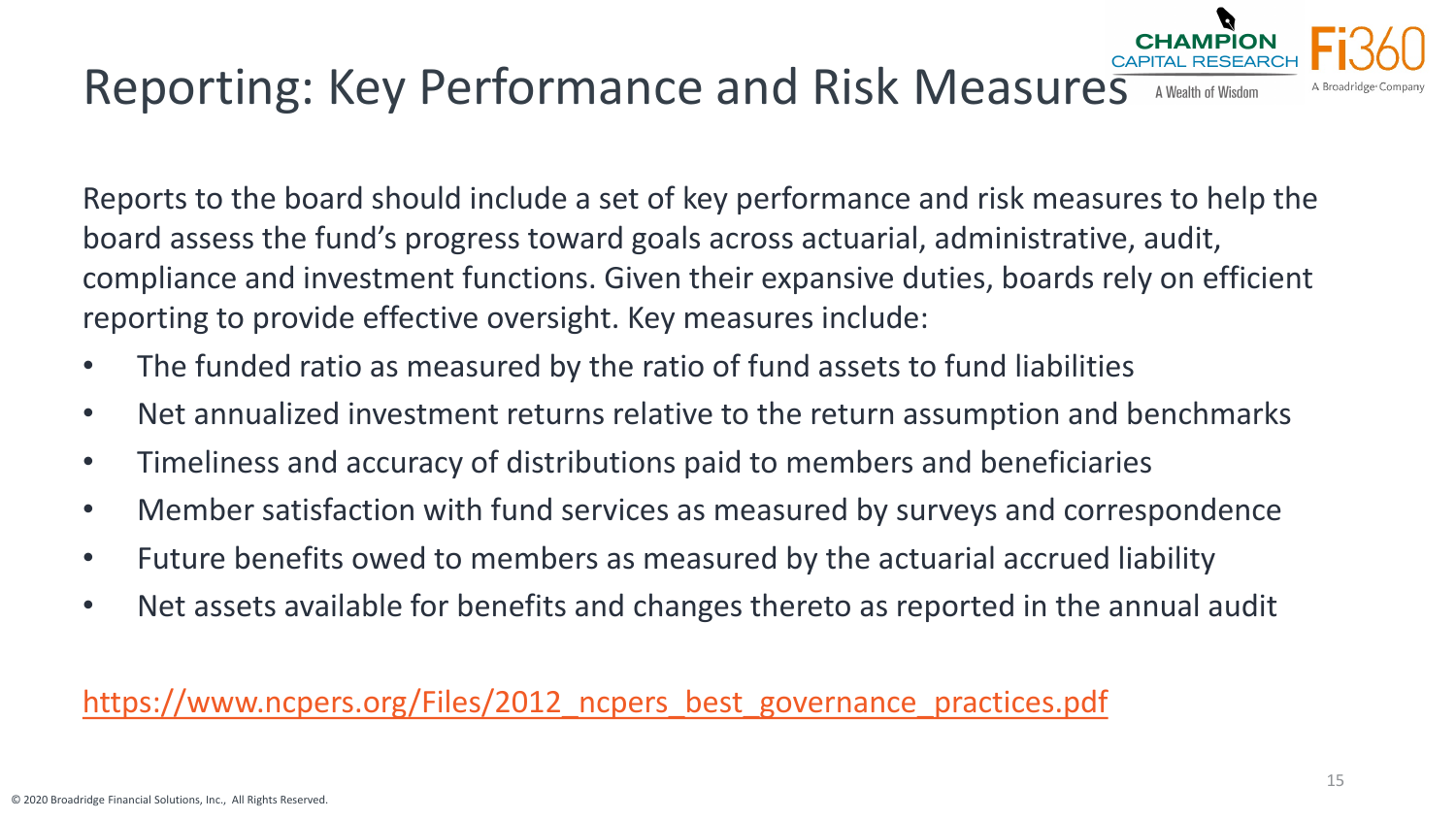# Stakeholder Communications



A fund should communicate regularly with members and other stakeholders through multiple media including web site notifications, publications and letters as well as required reports. Communications provide transparency into fund operations and may increase member satisfaction, while strengthening the fund's reputation. Key components may include:

- A mission statement that describes the fund's purpose to members and the public
- Surveys that measure participant satisfaction, while providing a basis for improvements
- Updates, letters, annual reports on fund operations and forms for member beneficiaries
- Reports on fund performance, board initiatives and external events that impact members
- Governance principles that summarize the fund's structure and statutory framework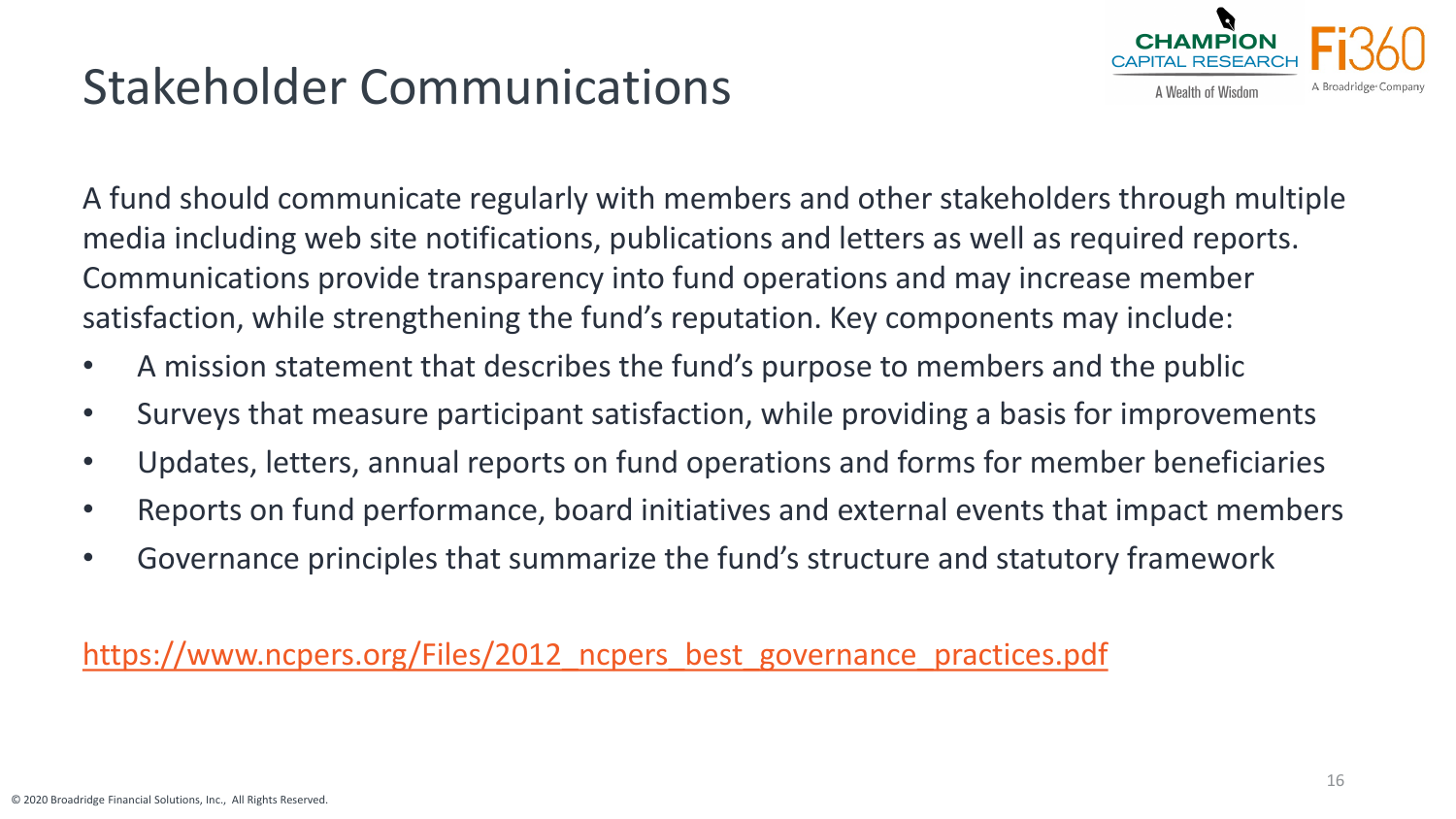# Important Sources of Fiduciary Principles



- ERISA Employee Retirement Income Security Act
	- Not directly applicable to governmental plans
	- May be referenced when state and local statutes are silent
- UPIA Uniform Prudent Investor Act
- UMPERSA Uniform Management of Public Employees Retirement Systems Act (State, county, and municipal retirement systems)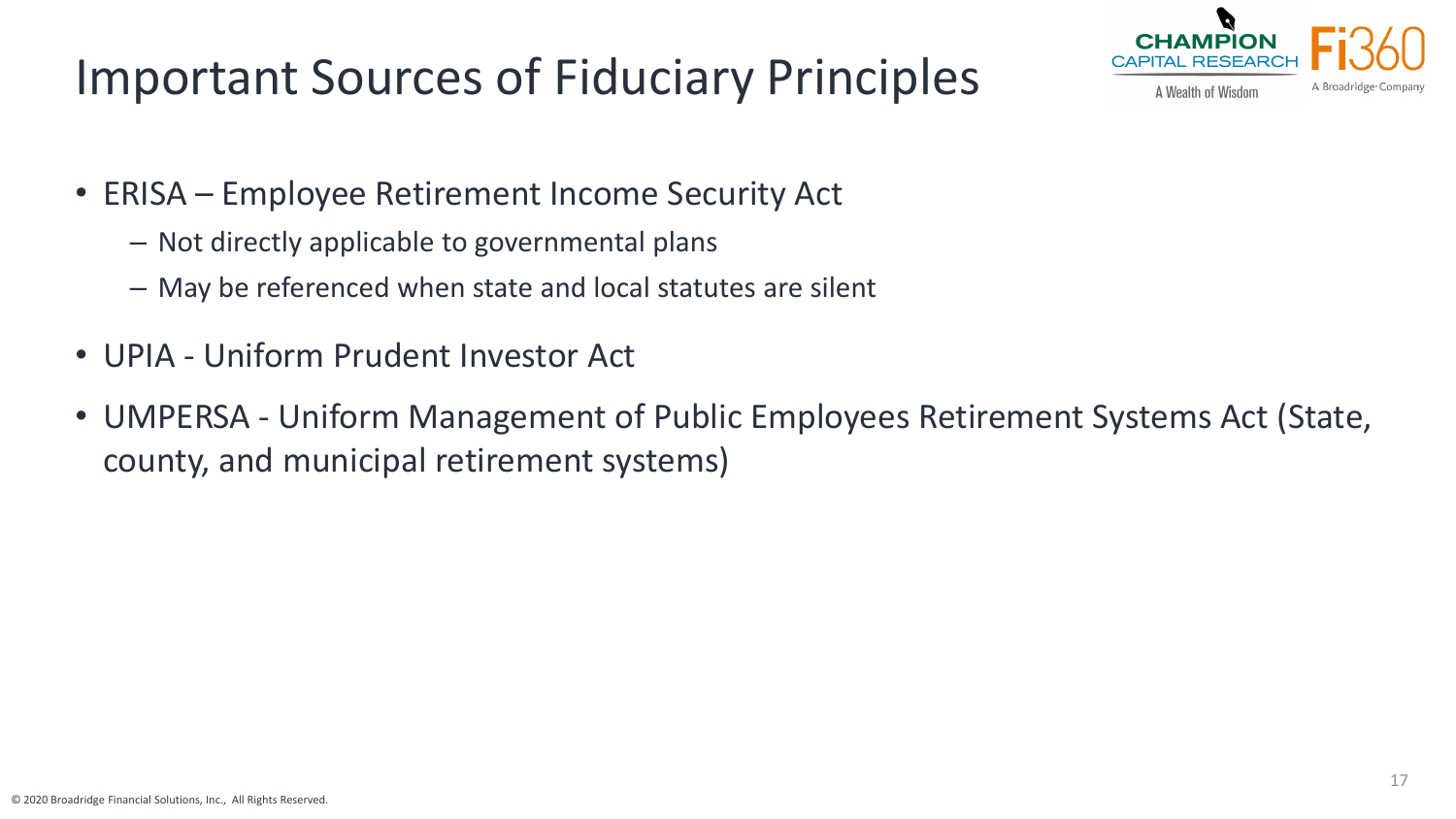# State Government Code



A Wealth of Wisdom

Applicable Sections

- 801 State Pension Review Board
- 802 Administrative Requirements
- 803 Proportionate Retirement Program
- 804 Domestic Relations Orders and Spousal Consent
- 805 Credit Transfer Between Employees Retirement System of State and Teacher Retirement System of **State**
- 808 Prohibition on Investment in Companies That Boycott Israel
- 810 Miscellaneous Provisions

Also:

- Some sections of State Administrative Code
- State Open Meetings Act
- State Public Information Act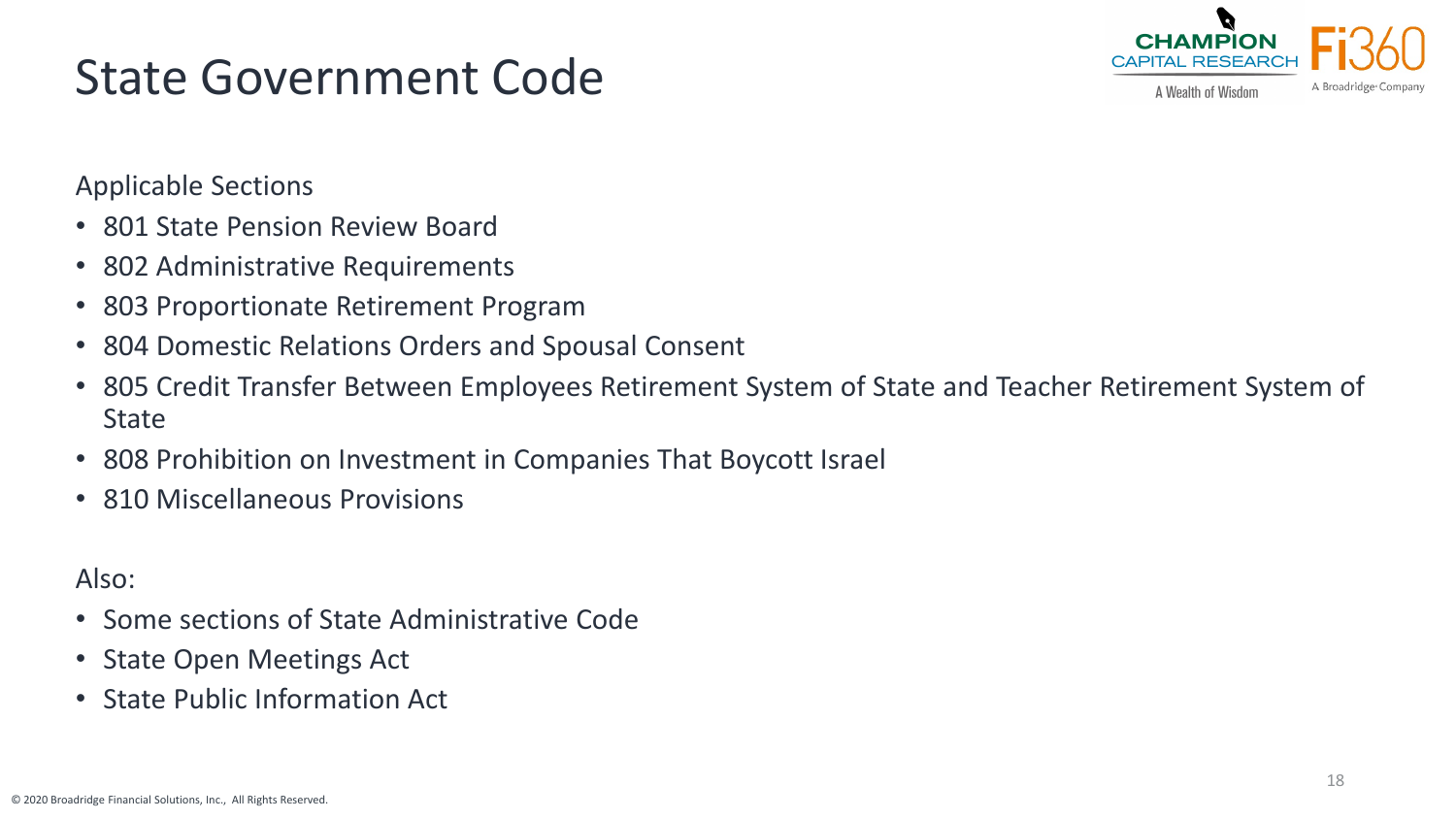# DOL Fiduciary Obligations



- Act solely in the interest of plan participants and their beneficiaries and with the exclusive purpose of providing benefits to them
- Carry out their duties prudently
- Follow the plan documents (unless inconsistent with ERISA)
- Diversify plan investments
- Pay only reasonable plan expenses

NOTE: Department of Labor (DOL) Regulations are a good source of fiduciary guidance, including for fiduciaries not under DOL control.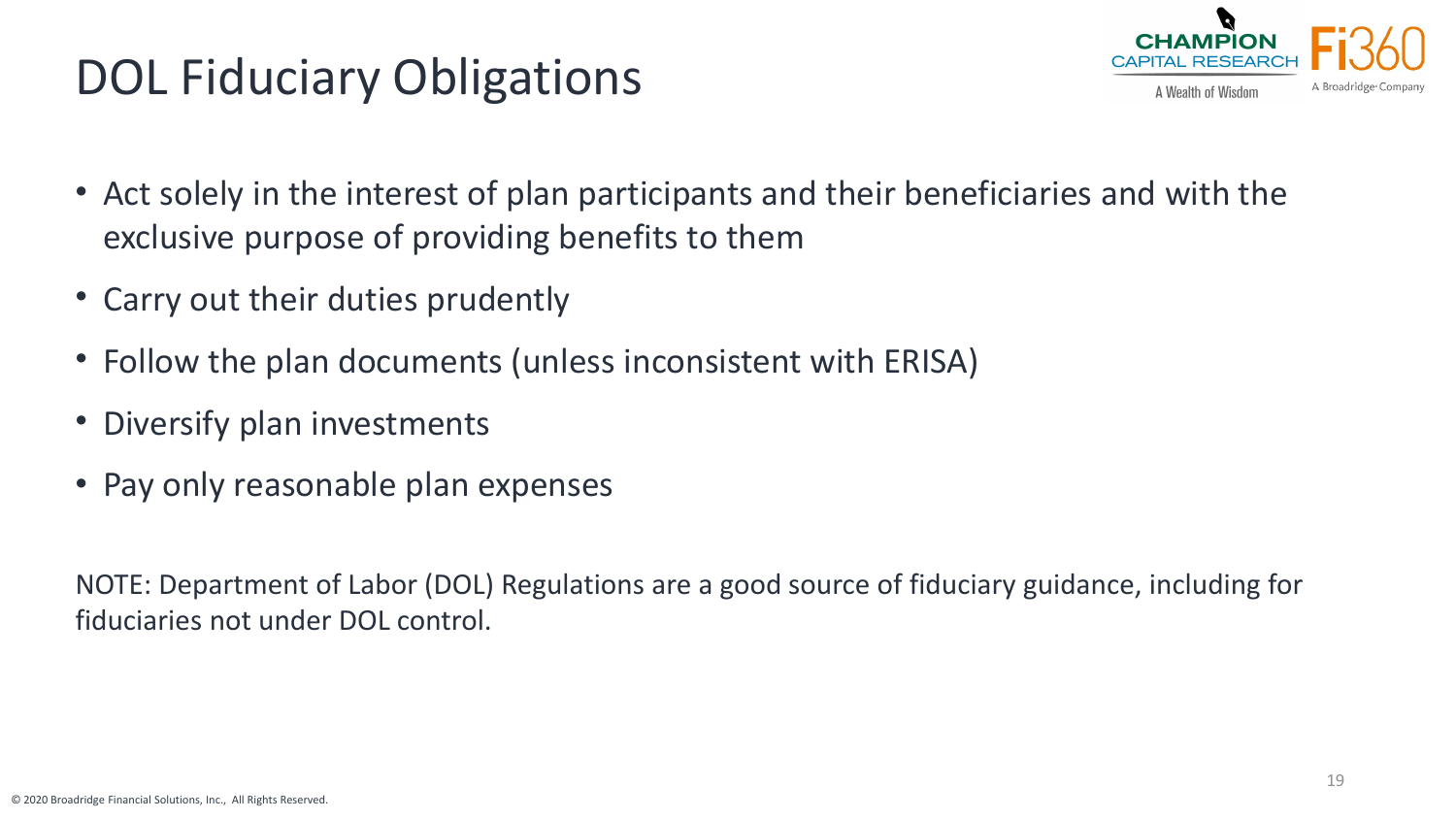# DOL Assessment of Plan Fiduciaries



- Fiduciary liability exists when responsibilities are left unfulfilled.
- Department of Labor studies show:
	- Plan fiduciaries receive little or no training.
	- They believe they can transfer their responsibility to a third party.
	- They fail to understand personal liability implications.
	- Breach of fiduciary responsibility leading cause of arbitration, civil and regulatory lawsuits.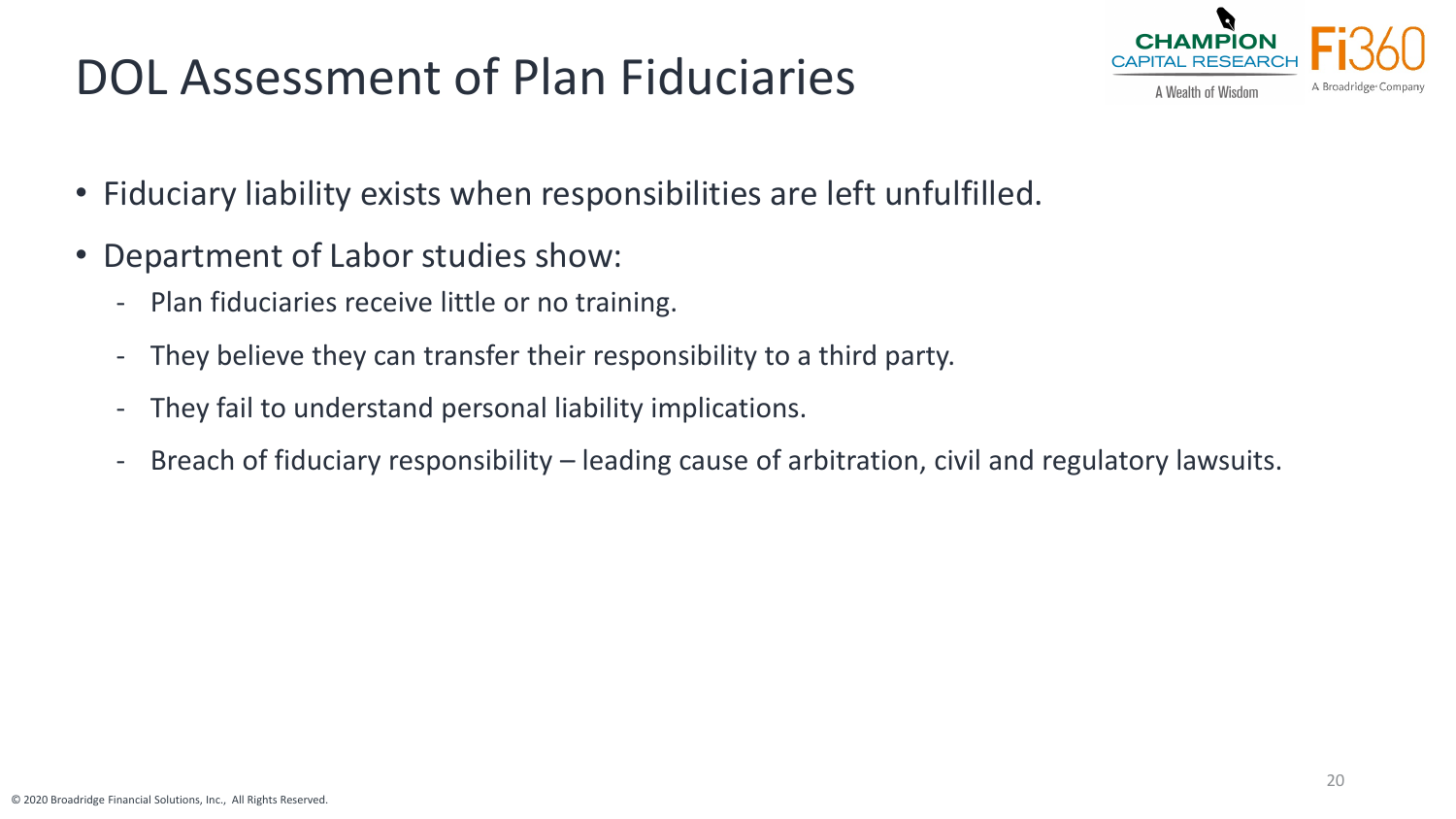

"…large, publicly managed pension funds create all manner of opportunities for political mischief." *Headline on WSJ Editorial 10/3/07 Use editorial to promote replacement of DB Plans with DC Plans.*

National Institute on Retirement Security (August 2008) report finds that a defined benefit (DB) pension plan can deliver the same level of retirement income to a group of employees at 46% lower cost than an individual defined contribution (DC) account. Built-in features of DB plans enable the systems to be the most fiscally efficient way to provide retirement income.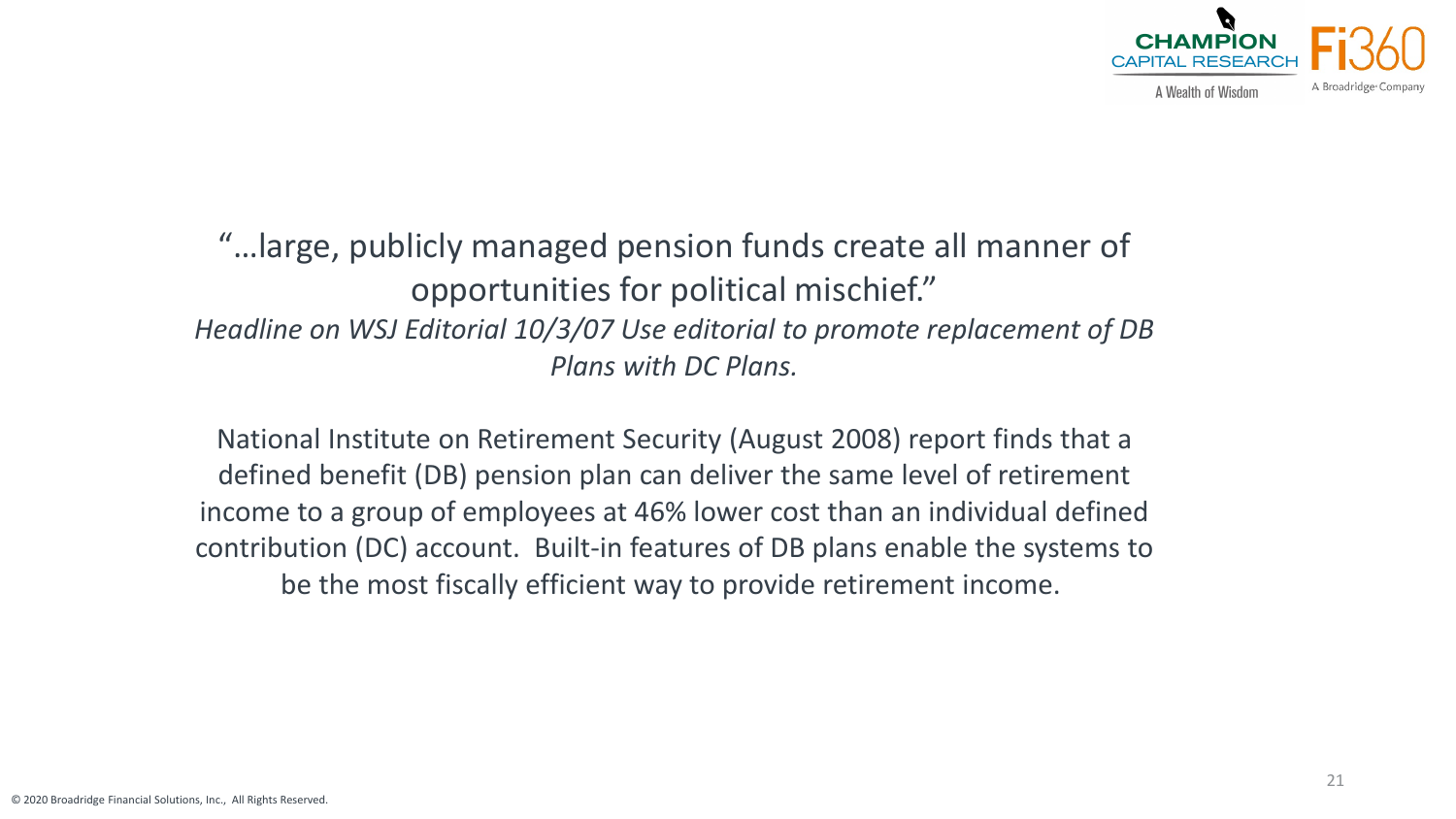# Best Practice Recommendation – Campaign Contributions



A Wealth of Wisdom

Former Sole Trustee of the NY Pension Fund under attack on several grounds:

- State attorney general reportedly investigating "pay to play" campaign contributions made to former Trustee.
- SEC reportedly investigating "finder's fees" payments to third party registered brokers closely aligned with former Trustee

Money management firms and contributions to public funds

- Quadrangle Group's New Mexico State Inv. Council contributions
- Carlyle Group's New York contributions
- Blackstone Group's Pennsylvania's contributions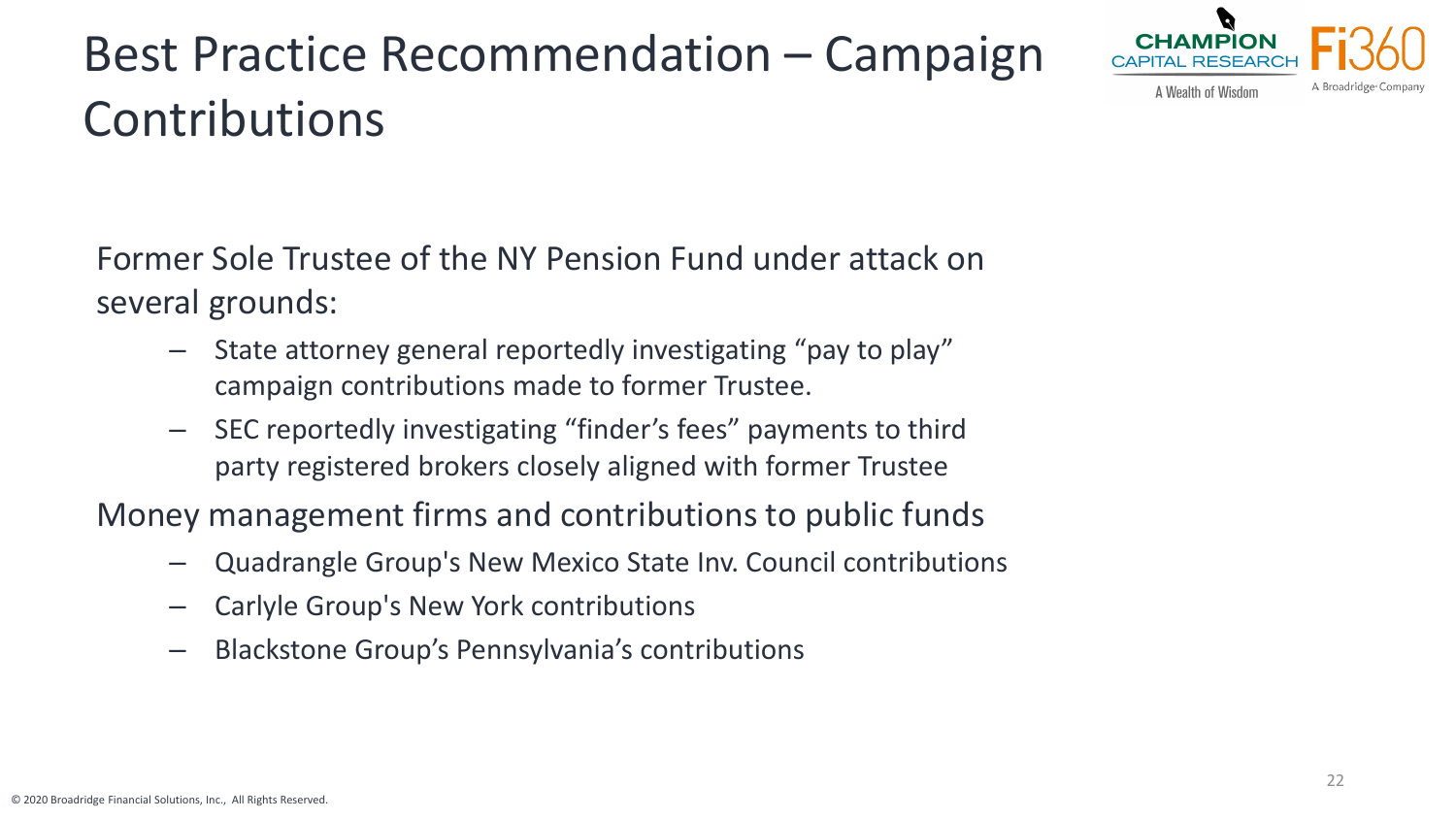

## Best Practice Recommendation – Campaign Contributions

Former Sole Trustee of the NY Pension Fund under attack on several grounds:

- State attorney general reportedly investigating "pay to play" campaign contributions made to former Trustee.
- SEC reportedly investigating "finder's fees" payments to third party registered brokers closely aligned with former Trustee

Money management firms and contributions to public funds

- Quadrangle Group's New Mexico State Inv. Council contributions
- Carlyle Group's New York contributions
- Blackstone Group's Pennsylvania's contributions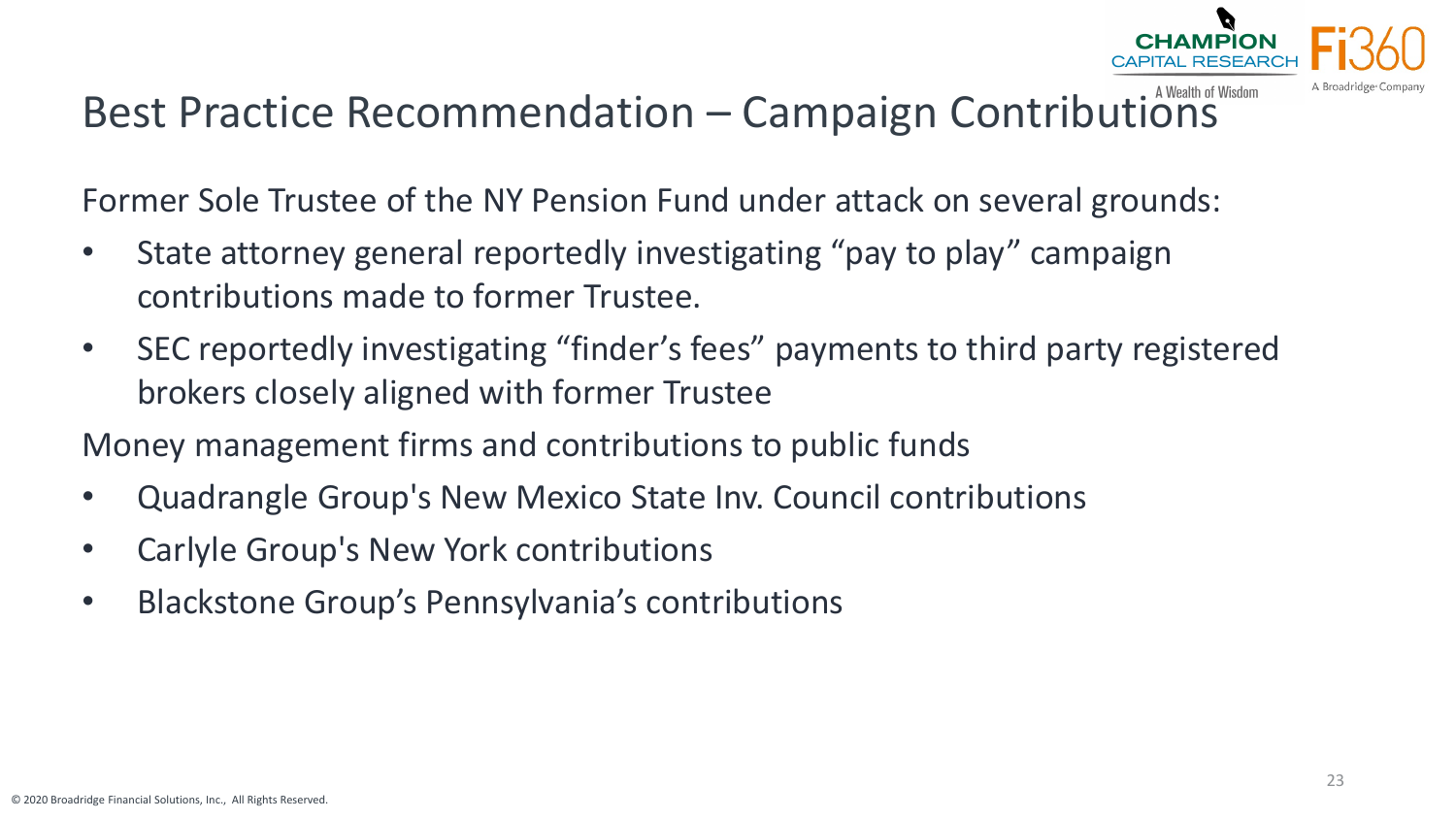#### **CHAMPION** Best Practice Recommendation –Example and A Wealth of Wisdom Enforcement Remedies (CALSTRS)

- Regulation requires current & potential money managers communicate with CIO
- Restricts board members outside communication with money managers
- Board members required to attend annual training sessions that detail their responsibilities to fund participants and beneficiaries
- Board agreed to seek state legislation requiring placement agents to register as lobbyists
- Ordered investment firms to disclose their use of placement agents, amount they are paid and services they perform.
	- Applies to vendors that provide money management or fund management services, investment advice or consulting and investment support services (including market research, fund accounting, custodial services and fiduciary advice).
- Policies policies covers campaign contributions to or on behalf of officers and employees, existing Board members, the Governor, Controller, Treasurer and Superintendent of Public Instruction (latter 3 sit on Board) and candidates for Board members and the four political offices.
- Enforcement remedies.
	- Vendor seeking a relationship found to be in violation is disqualified from engaging in investment relationship with CalSTRS for two years.
	- Vendor who has an existing relationship found to be in violation is disqualified from doing future or additional business for two years. For private equity funds will apply to next fund.
	- Exemption for inadvertent violations.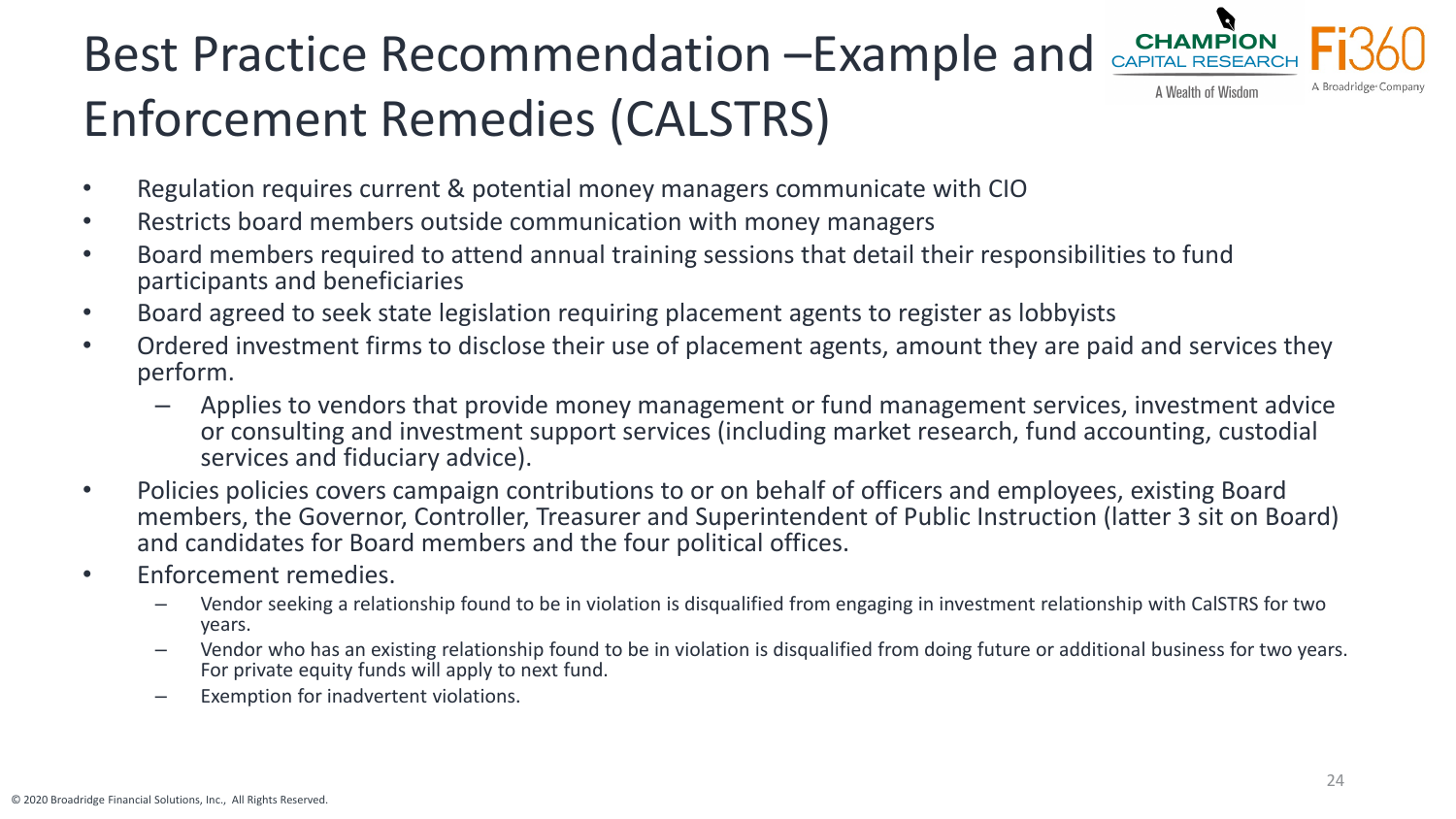# Additional Resources



- National Association of State Retirement Administrators (<https://www.nasra.org/>)
- The PEW Charitable Trusts:
	- State retirement research ([http://www.pewtrusts.org/en/projects/public-sector-retirement-systems\)](http://www.pewtrusts.org/en/projects/public-sector-retirement-systems)
	- Fiduciary duties in state systems [\(http://www.pewtrusts.org/~/media/assets/2017/11/basic\\_legal\\_protections\\_vary\\_brief\\_draft.pdf\)](http://www.pewtrusts.org/%7E/media/assets/2017/11/basic_legal_protections_vary_brief_draft.pdf)
- National Association of Government Defined Contribution Administrators [\(https://www.nagdca.org/](https://www.nagdca.org/))
- National Institute on Retirement Security [\(https://www.nirsonline.org/\)](https://www.nirsonline.org/)
- CFA Institute ([https://www.cfainstitute.org](https://www.cfainstitute.org/))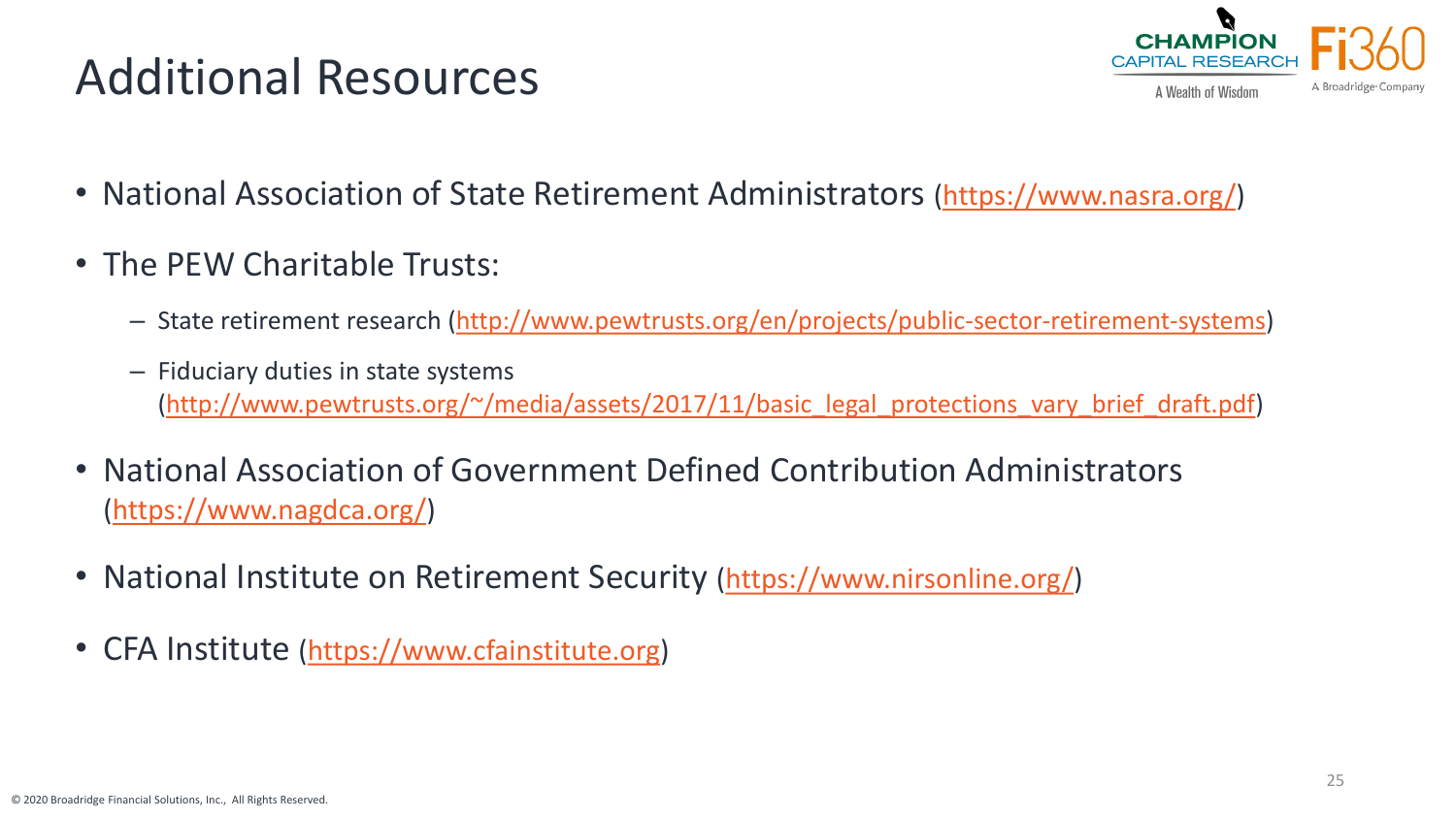#### Define By-laws or Operating Procedures



- Investment committees need to have by-laws and governance
- By-laws provide for:
	- more effective and cohesive governance
	- clear operating and procedural guidelines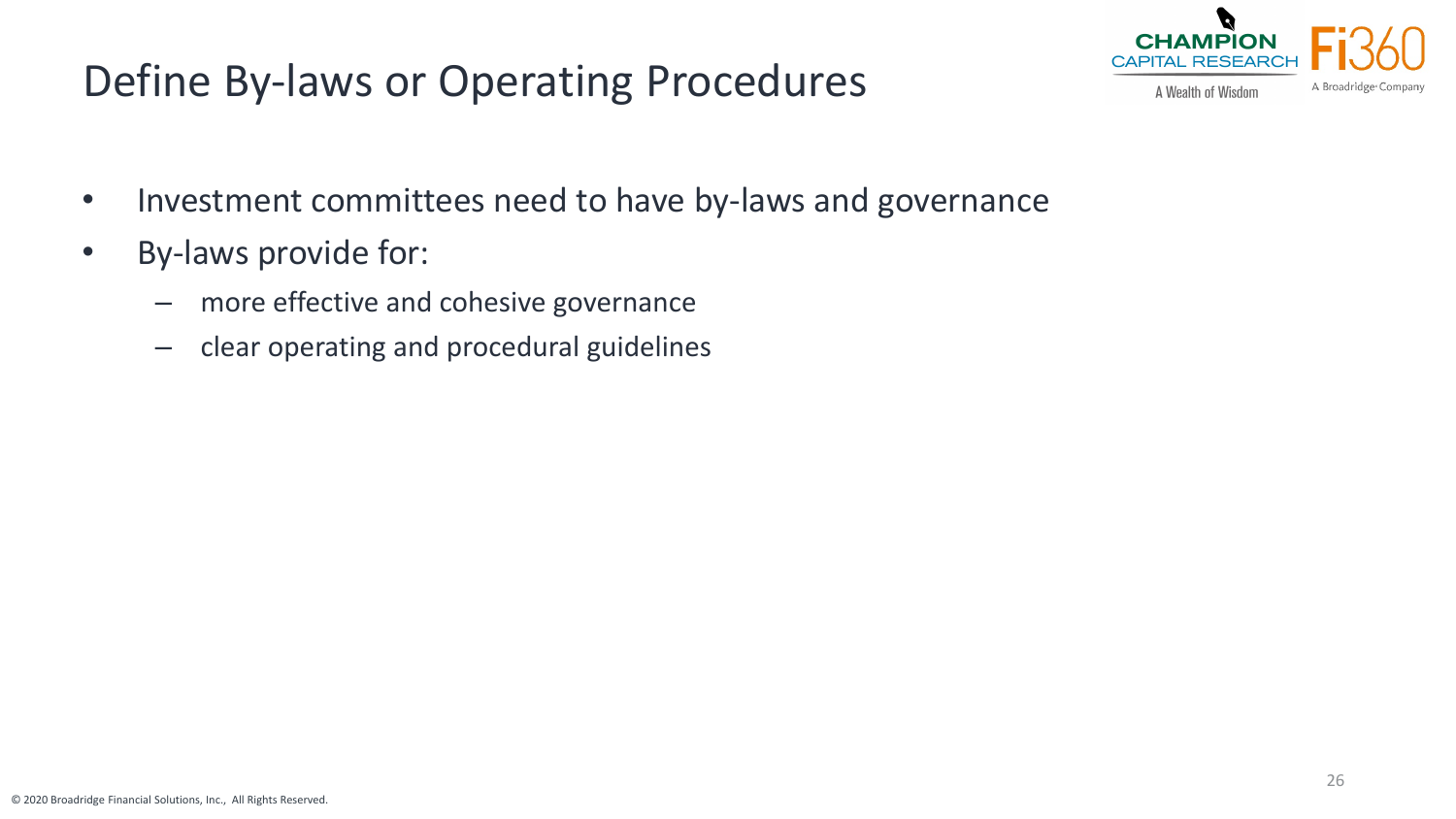

## Roles and Responsibilities

• Trustees, Investment Staff, Investment Managers, Custodian Bank, Consultants, Auditors, other Vendors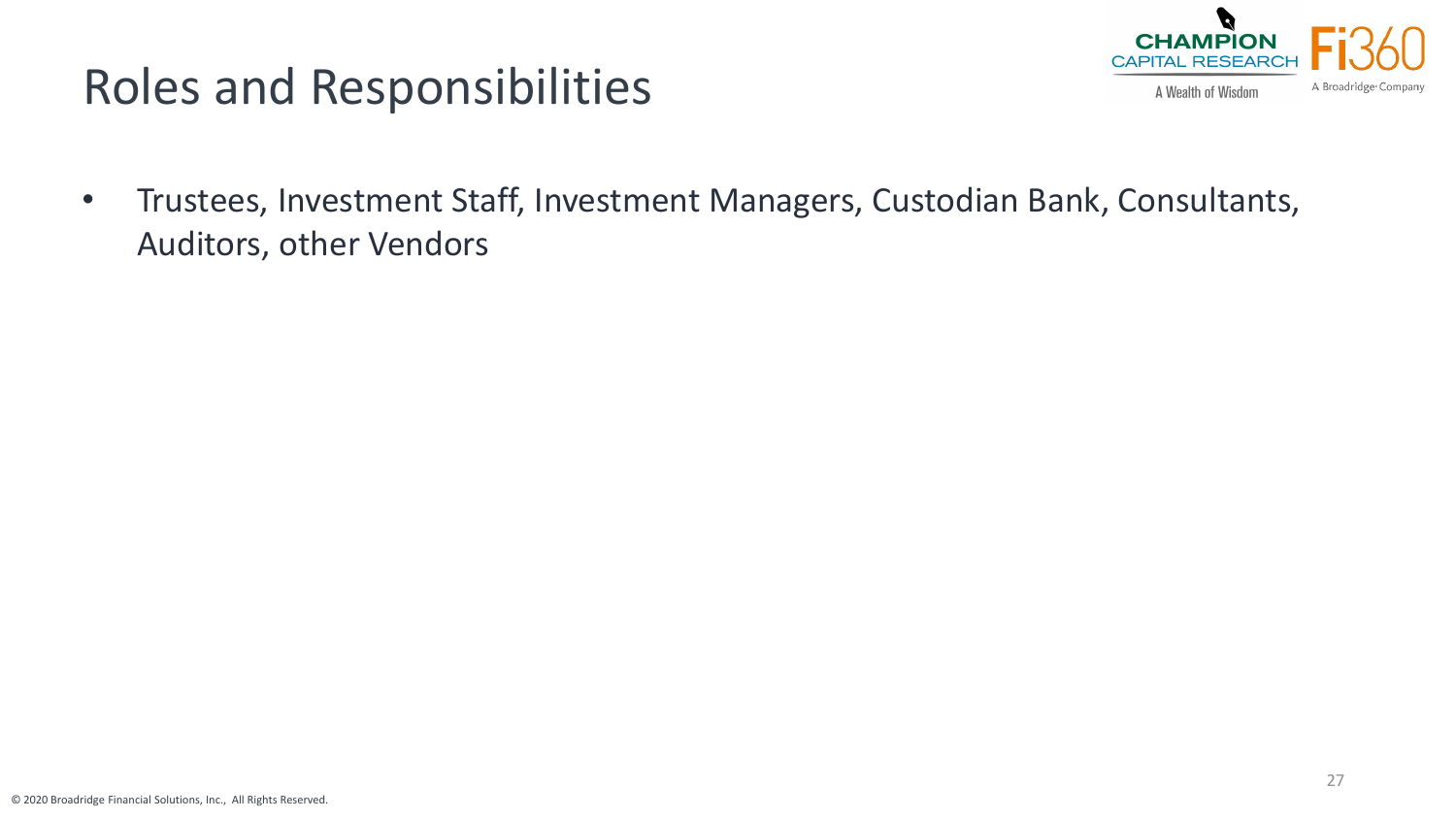# Plan Documents



A Wealth of Wisdom

- Summary plan document (SPD)
- Summary of material modifications (SMM)
- Investment committee policies
- Investment policy statement (IPS)
- Plan trust document
- EGTRRA updates

Note: EGTRRA - Economic Growth and Tax Relief Reconciliation Act of 2001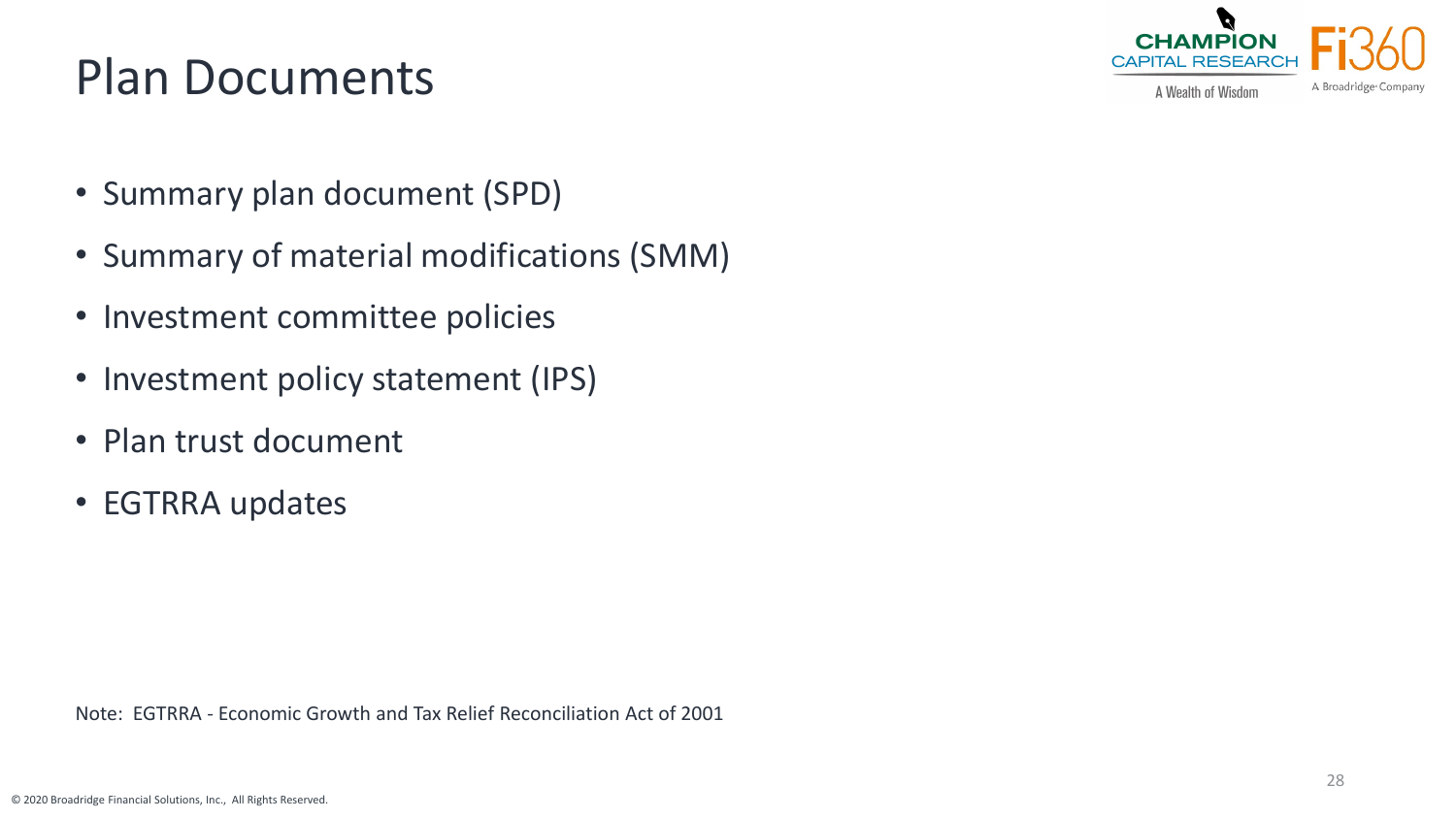# Role of Governing Documents



A Wealth of Wisdom

- Define roles and responsibilities
- Establish service requirements
- Set criteria for investment selection and monitoring
- Demonstrate procedural prudence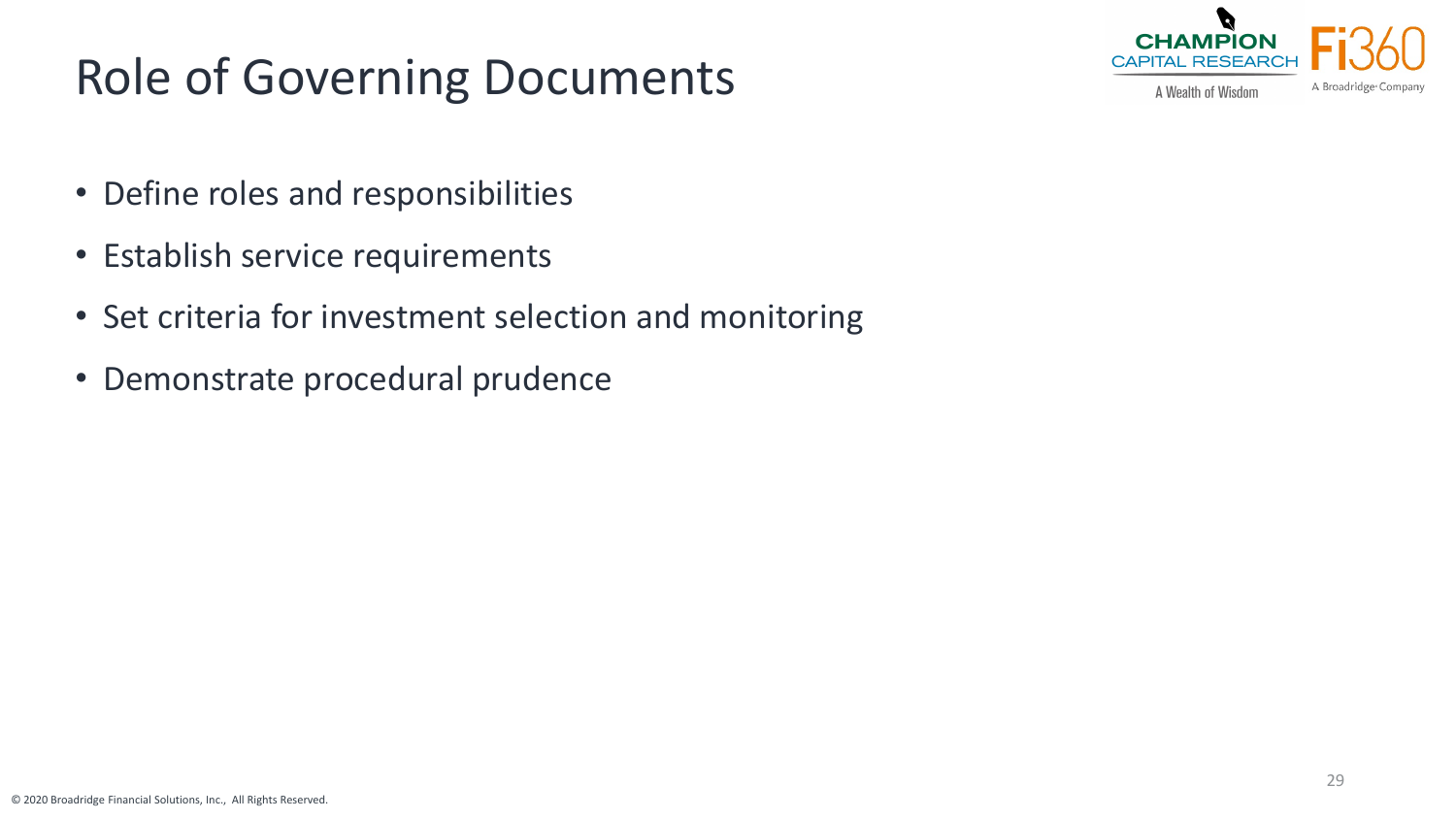## Role and Responsibilities of Financial Intermediaries

- Traditional Broker:
	- Agent
	- Salesperson
	- Intermediary
	- Buyer be aware
	- Fair dealing
	- Rules-based
- Consultant:
	- Fiduciary
	- Professional
	- Same side of table
	- Trust assumed (verify)
	- Best interest
	- Principles-based

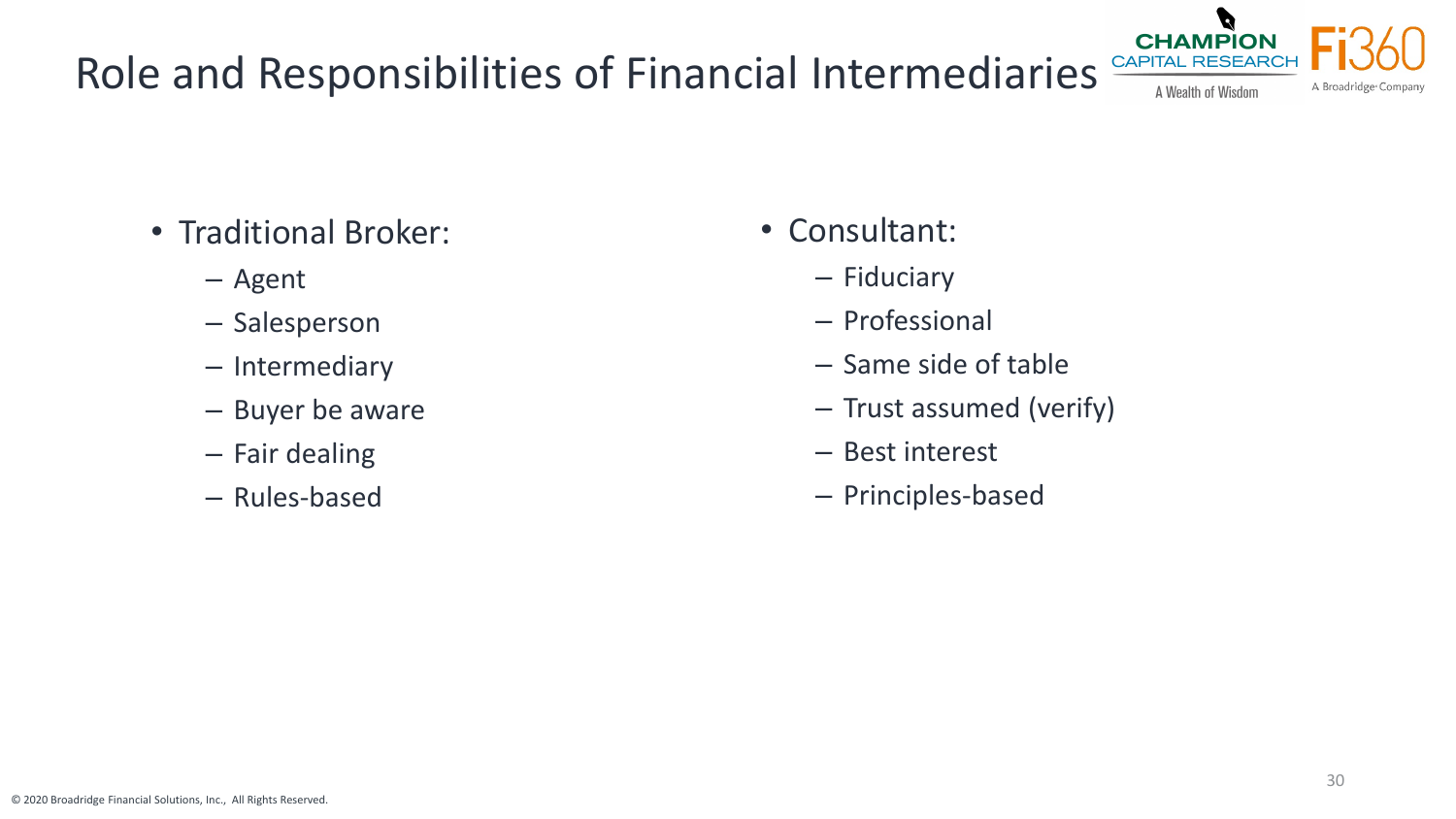# Applicable Ethics Laws



Many of the ethical standards and conflict-of-interest and disclosure requirements that may apply to public retirement systems can be found in various Texas statutes:

- Article 16, Section 67 of the Texas Constitution fiduciary duties applicable to state and local retirement systems' board of trustees.
- Chapter 802, Section 802.203 of the Texas Government Code fiduciary responsibilities of the governing body of a public retirement system
- Chapter 572 of the Texas Government Code standards of conduct, and conflict-of-interest and disclosure requirements for state officers and employees.
- Chapters 171 and 176 of the Texas Local Government Code conflict-of-interest and disclosure requirements applicable to officers of municipalities, counties, and certain other local governments.
- Statewide and local governing statutes can be found in the Texas Government Code, Vernon's Texas Civil Statutes, or Local Ordinances adopted by a city. A retirement system should refer to its governing statute to ensure all ethics- related requirements are included in their policy.
- The Texas Trust Code contained under the Texas Property administer the trust in good faith and shall perform all of the duties imposed on trustees by the common law.
- The Uniform Prudent Investor Act, Chapter 117 of the Texas Trust Code duties of trustees including the standard of care, loyalty, impartiality, and the prudent investor rule in managing trust assets.
- Federal laws, such as the Internal Revenue Service's fiduciary-related requirements and the Securities and Exchange Commission's Pay to Play Regulations.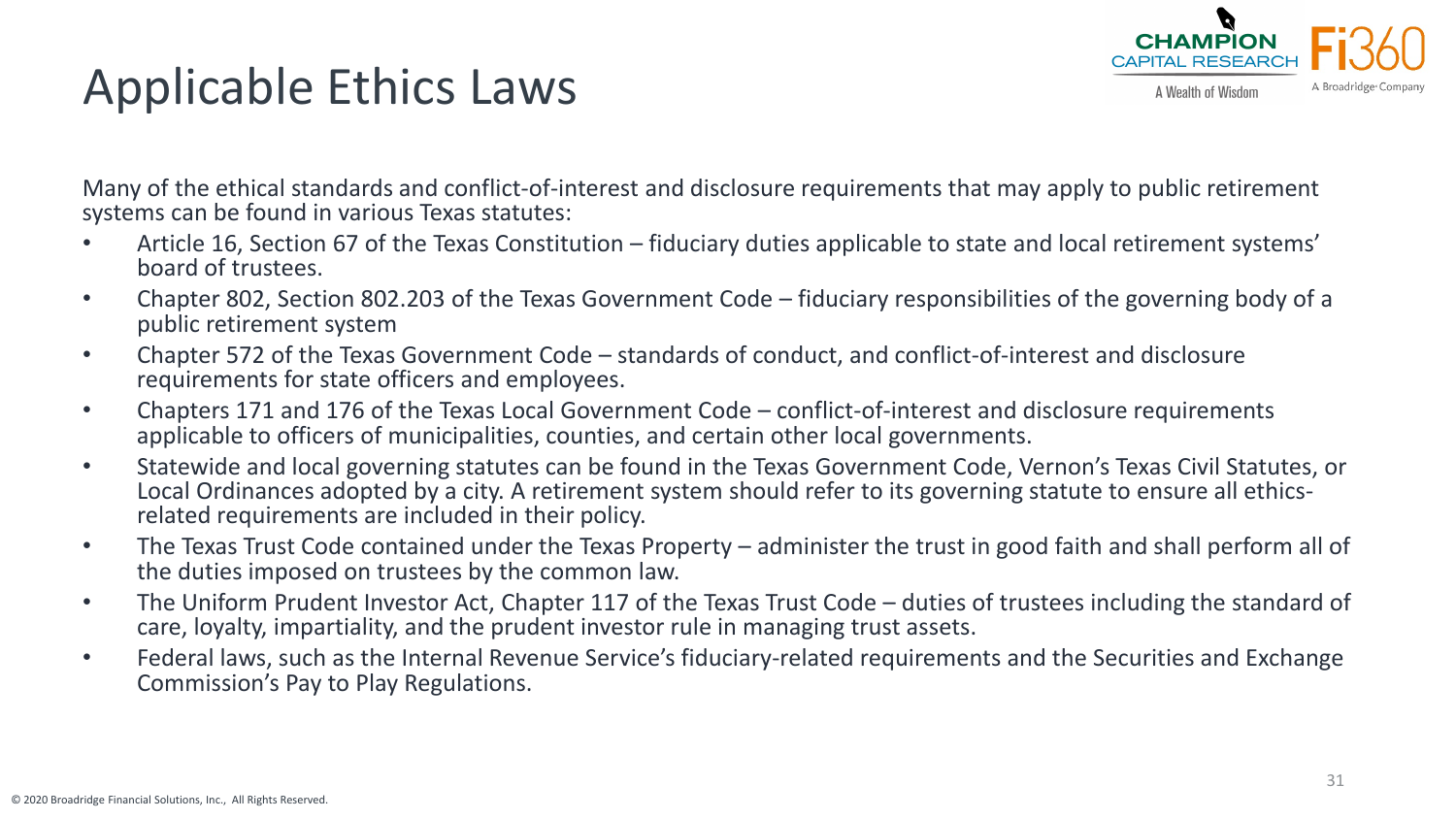# Ethics Policies



Adoption of ethics and conflict-of-interest policies may help public retirement systems to outline standards of conduct expected of their board of trustees, as plan fiduciaries, to act responsibly, honestly and in the best interest of the fund, and to avoid creating even the appearance of impropriety.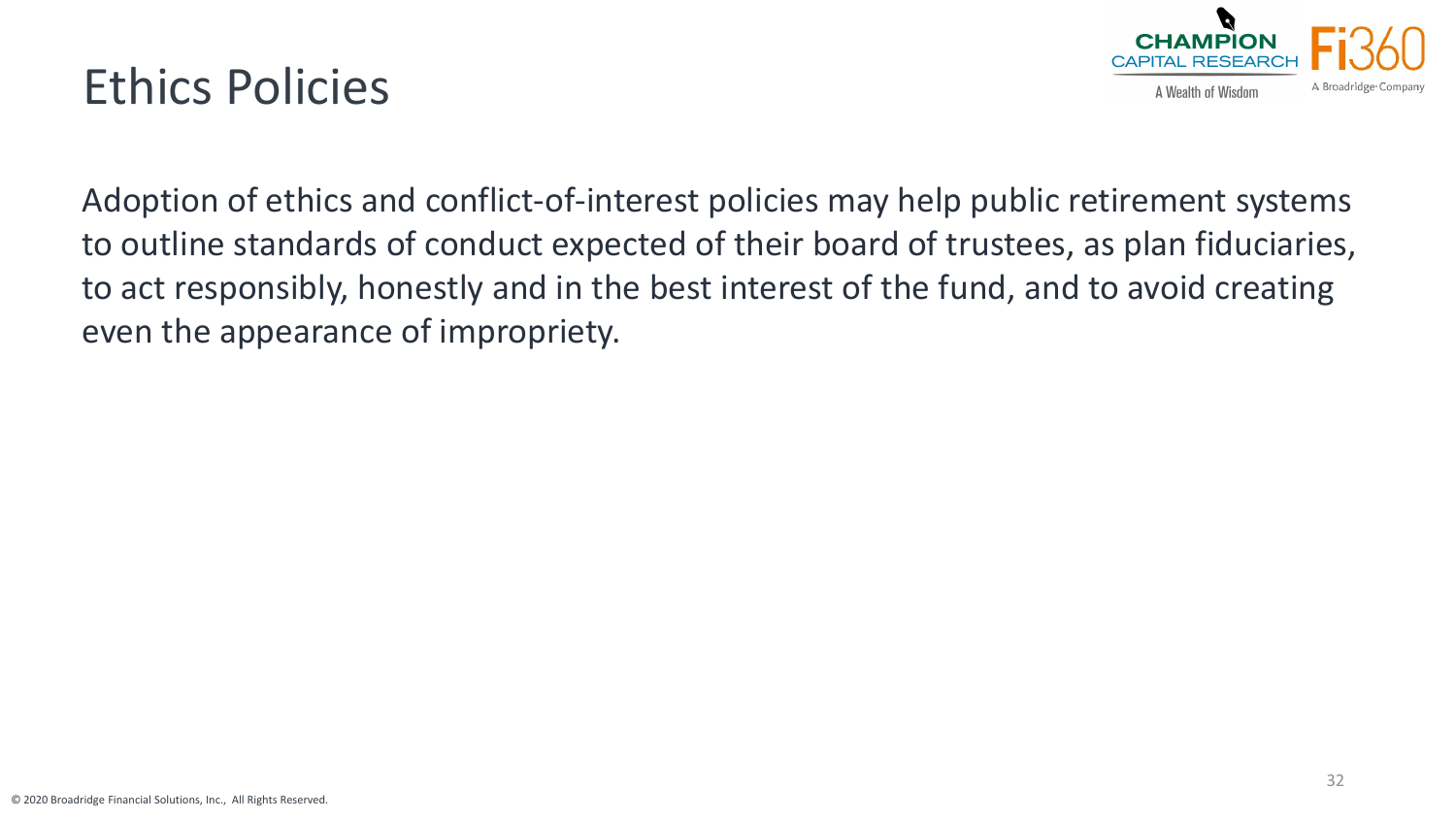© 2020 Broadridge Financial Solutions, Inc., All Rights Reserved.

# Model Policy

- Overview
- Code of Ethics
- Standards of Conduct
- Fiduciary Duties
- Conflicts-of-Interest
- Prohibited Transactions and Interests
- Disclosure
- Confidential Information
- Nepotism
- Gifts
- Enforcement
- Training

See: https://www.prb.texas.gov/txpen/wp-<br>[content/uploads/2019/11/prb\\_model\\_ethics\\_policy\\_2015.pdf](https://www.prb.texas.gov/txpen/wp-content/uploads/2019/11/prb_model_ethics_policy_2015.pdf)



A Wealth of Wisdom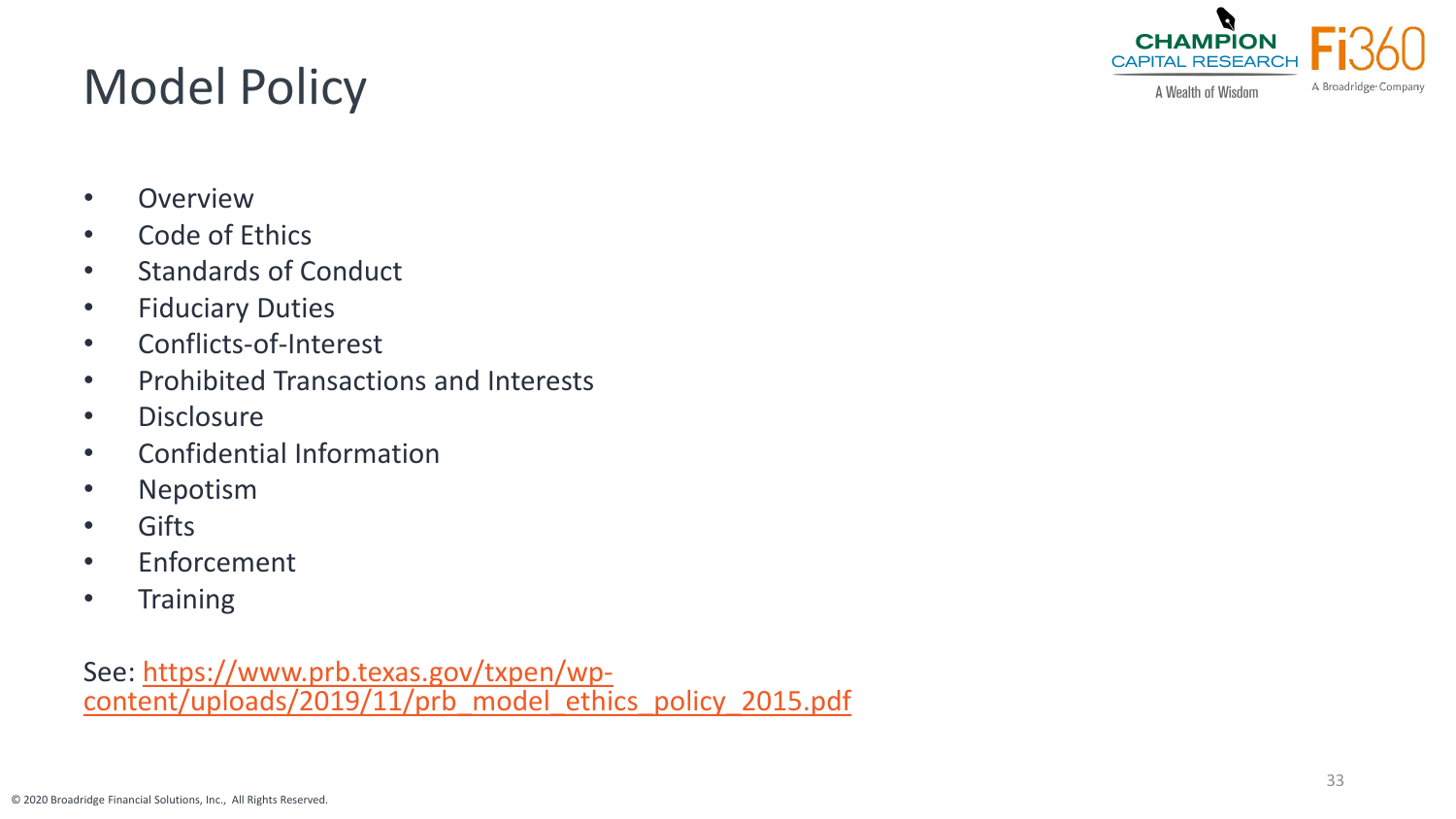# Sample Code of Ethics



Trustees shall abide by the Texas Constitution, Texas statutes, and federal laws applicable to the System and will also abide by the code set forth below:

- A. Act solely in the best interest of the fund and the System members, retirees, and beneficiaries.
- B. Act with integrity, competence, dignity, and in an ethical manner when dealing with participants, beneficiaries, the public, employees, vendors, and fellow members.
- C. Use reasonable care and prudence.
- D. Exercise independent professional judgment.
- E. Remain independent from conflicts-of-interest.
- F. Deal fairly, objectively, and impartially in all matters relating to the System.
- G. Maintain confidentiality of the System, participant, and beneficiary information.
- H. Not have a direct or indirect interest, including financial or other interests, or engage in a personal business activity that could conflict with the proper discharge of the trustee's duties or management of the System investments.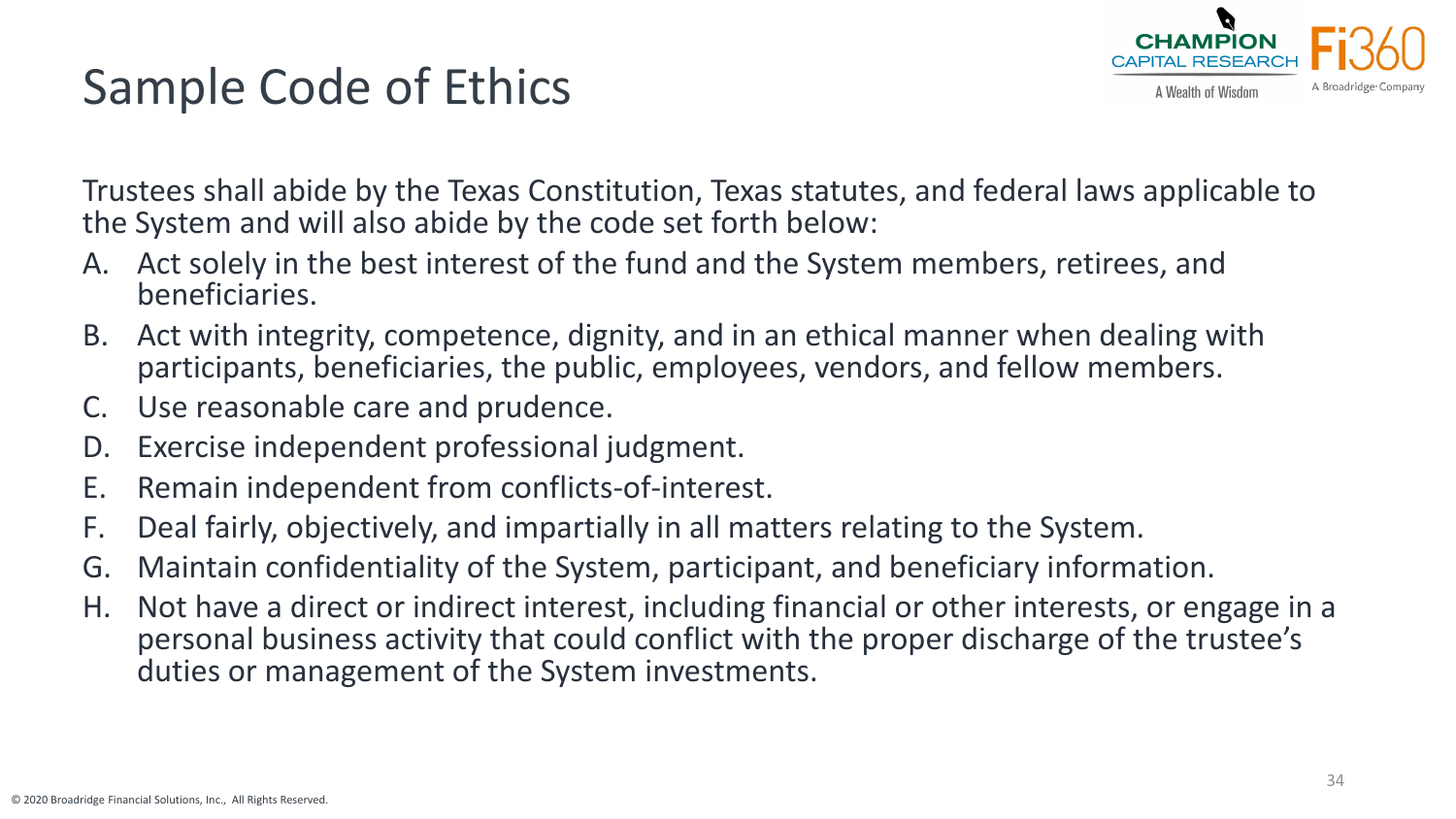# Sample Standards of Conduct



A trustee must abide by the following statutory standards of conduct and shall not:

- 1. Accept or solicit any gift, favor, or service that might reasonably tend to influence the trustee in the discharge of official duties or that the trustee knows or should know is being offered with the intent to influence the trustee's official conduct;
- 2. Accept other employment or engage in a business or professional activity that the trustee might reasonably expect would require or induce the trustee to disclose confidential information acquired by reason of his or her position with the [retirement system];
- 3. Accept other employment or compensation that could reasonably be expected to impair the trustee's independence of judgment in the performance of his or her official duties for the [retirement system]; or
- 4. Intentionally or knowingly solicit, accept, or agree to accept any benefit for having exercised the trustee's authority or performed the trustee's duties at the [retirement system] in favor of another.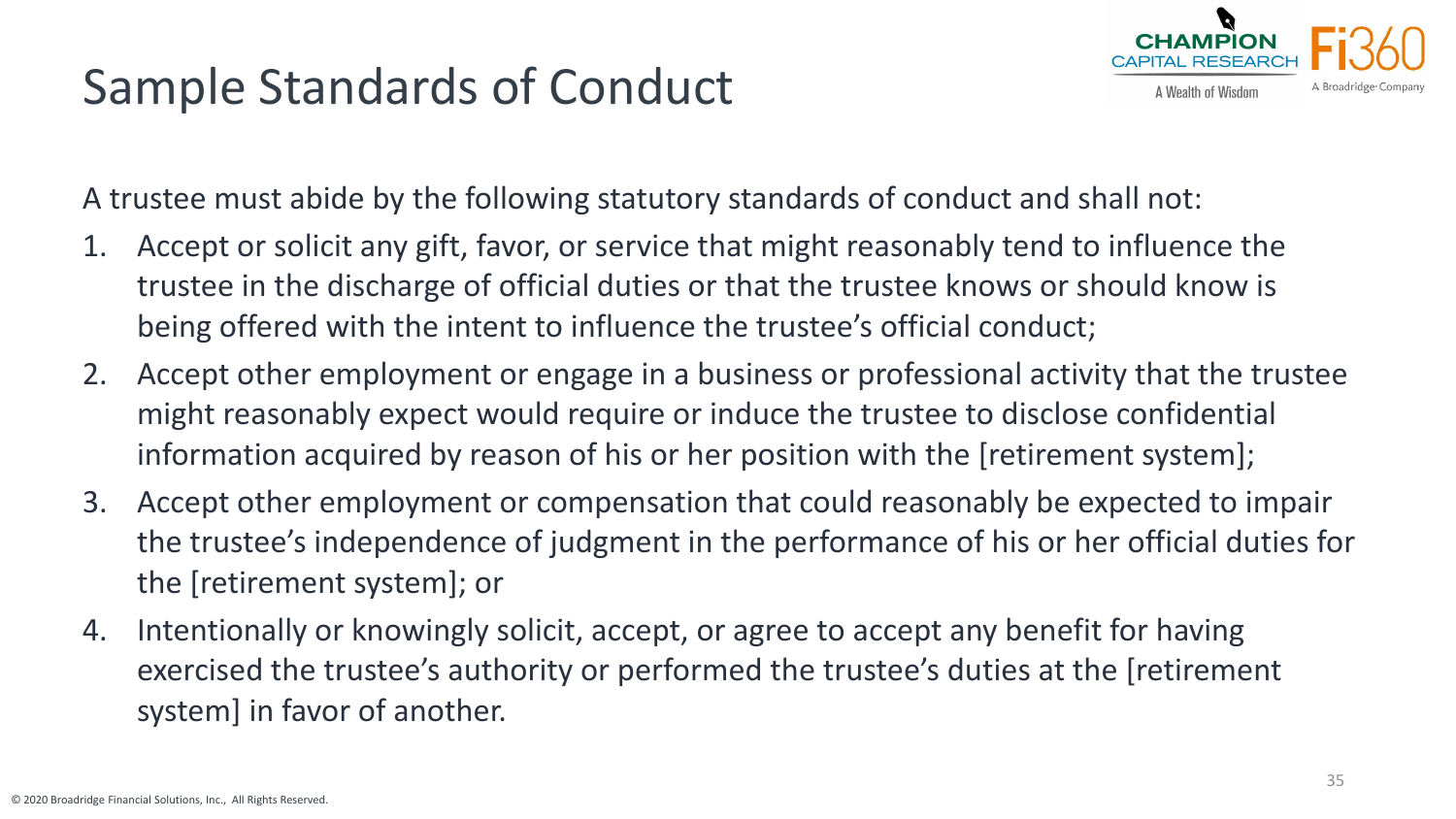# Sample Standards of Conduct



A trustee must abide by the following additional standards of conduct.

- 1. Trustees must be honest in the exercise of their duties and must not take actions which will discredit the [retirement system].
- 2. Trustees should avoid personal, employment, or business relationships that create conflicts of interest. Should trustees become aware of any conflict of interest, they have an affirmative duty to disclose and to cure the conflict in a manner provided for in this policy.
- 3. Trustees may not use their relationship with [retirement system] to seek or obtain personal gain. This should not be interpreted to forbid properly authorized expense reimbursements from the [retirement system] to a Trustee for valid expenses incurred in the performance of duties or the use of the [retirement system] as a reference or the communication to others of the fact that a relationship with the public retirement system exists, provided that no misrepresentation is involved.
- 4. Solicit, accept, or agree to accept any benefit from a person the trustee knows is interested in or is likely to become interested in any contract, purchase, payment, claim, or transaction involving the exercise of the trustee's discretion.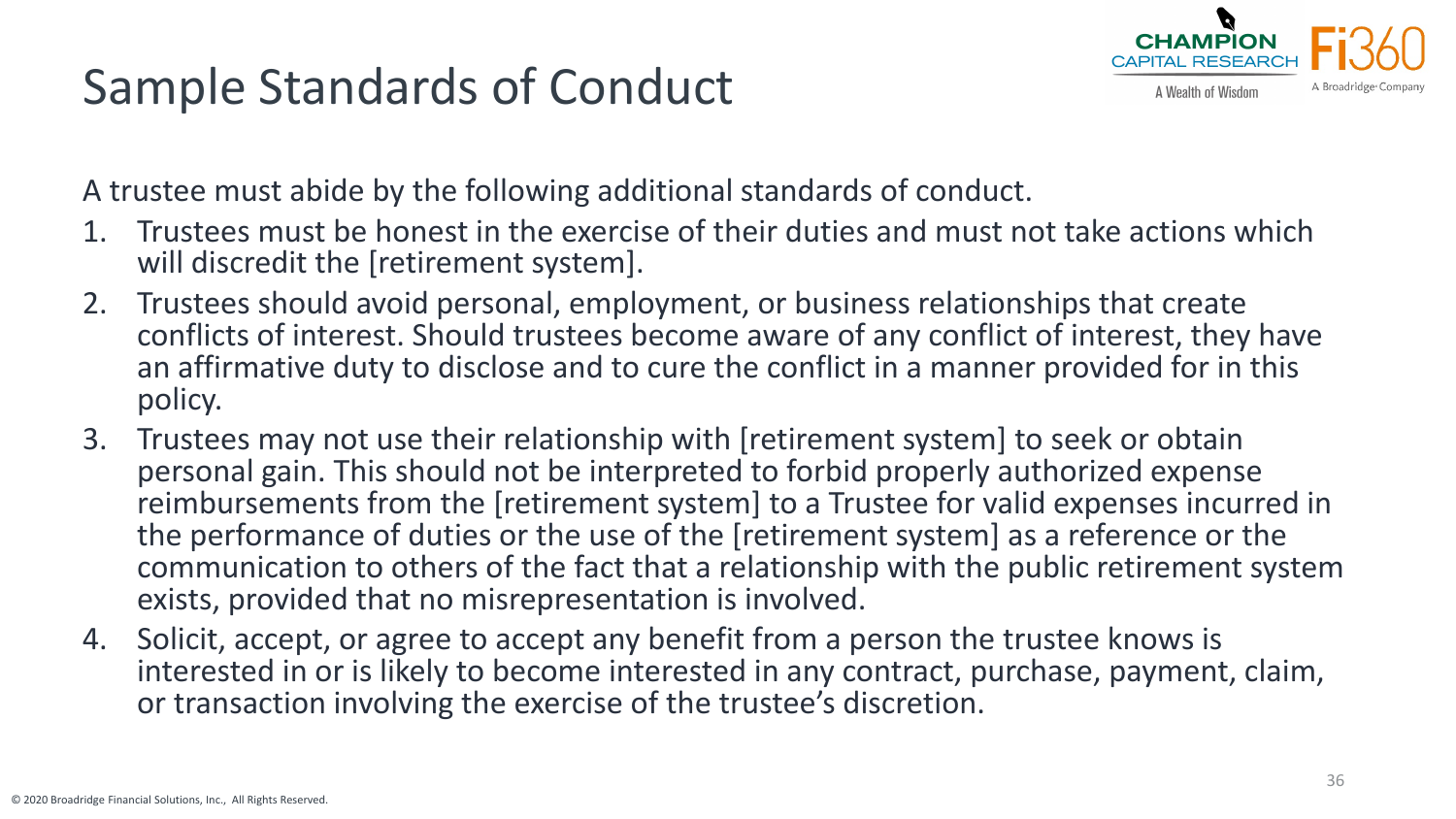# Fiduciary Duties



A trustee must abide by the following statutory fiduciary responsibility.

- 1. In the administration of the [retirement system] and in making and supervising investments of assets of the system, a trustee shall discharge his or her duties solely in the interest of the participants and beneficiaries:
	- 1. For the exclusive purposes of:
		- 1. providing benefits to participants and their beneficiaries; and
		- 2. defraying reasonable expenses of administering the system;
	- 2. with the care, skill, prudence, and diligence under the prevailing circumstances that a prudent person acting in a like capacity and familiar with matters of the type would use in the conduct of an enterprise with a like character and like aims;
	- 3. by diversifying the investments of the system to minimize the risk of large losses, unless under the circumstances it is clearly prudent not to do so; and
	- 4. in accordance with the documents and instruments governing the system.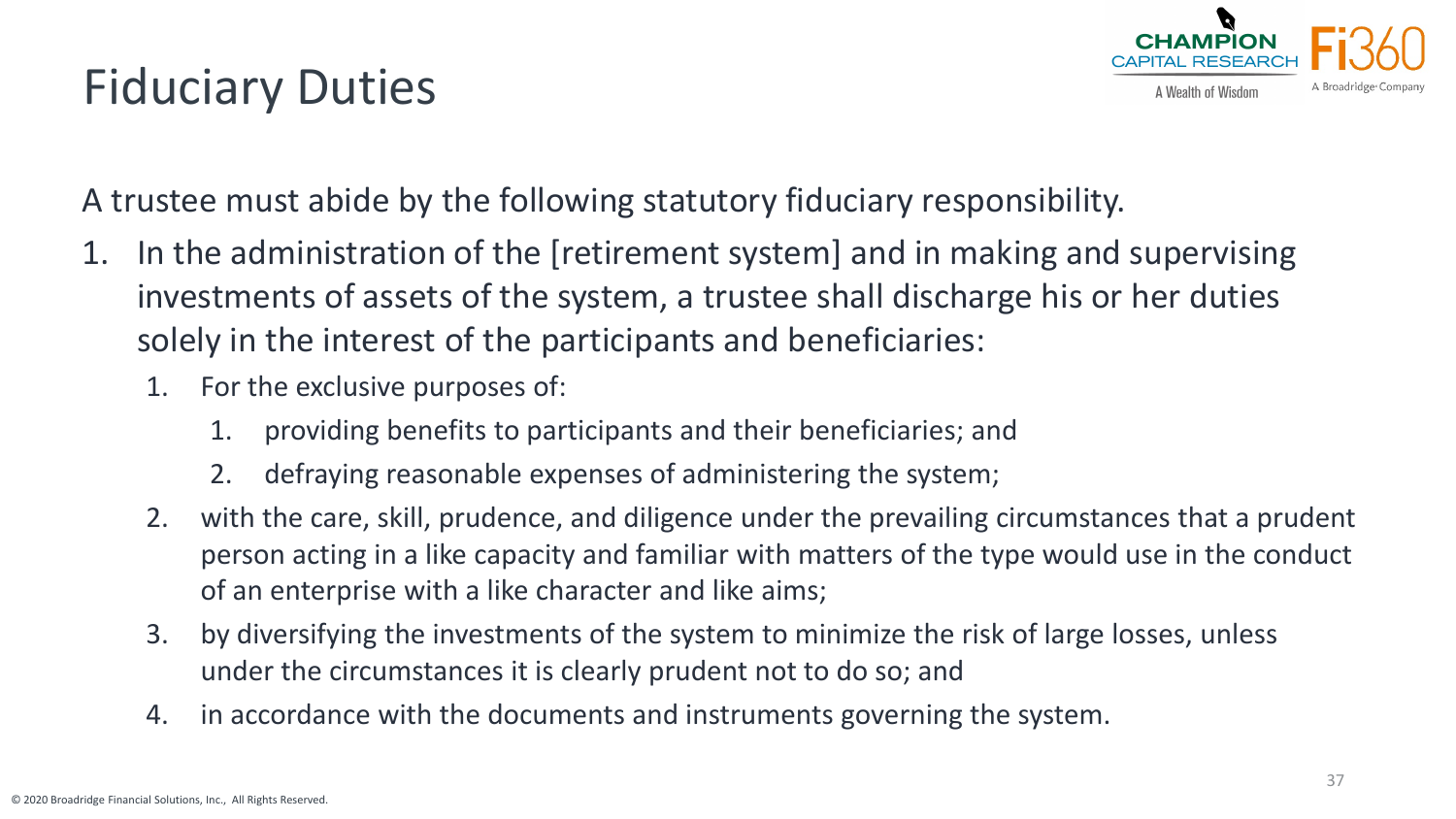# Fiduciary Duties



- 2. In choosing and contracting for professional investment management services and in continuing the use of an investment manager, a trustee must act prudently and in the interest of the participants and beneficiaries of the [retirement system].
- 3. The board of trustees when appointing an investment manager for the system shall obtain an acknowledgement in writing stating that the manager has fiduciary responsibility to the fund.
- 4. A trustee shall invest and manage the trust assets solely in the interest of the beneficiaries and, if the trust has two or more beneficiaries, the trustee shall act impartially in investing and managing the trust assets, taking into account any differing interests of the beneficiaries.
- 5. In making investments, a trustee shall exercise the judgment and care under the circumstances then prevailing that persons of ordinary prudence, discretion, and intelligence exercise in the management of their own affairs, not in regard to speculation, but in regard to the permanent disposition of their funds, considering the probable income therefrom as well as the probable safety of their capital.
- 6. A trustee shall invest and manage trust assets as a prudent investor would, by considering the purposes, terms, distribution requirements, and other circumstances of the trust. In satisfying this standard, the trustee shall exercise reasonable care, skill, and caution.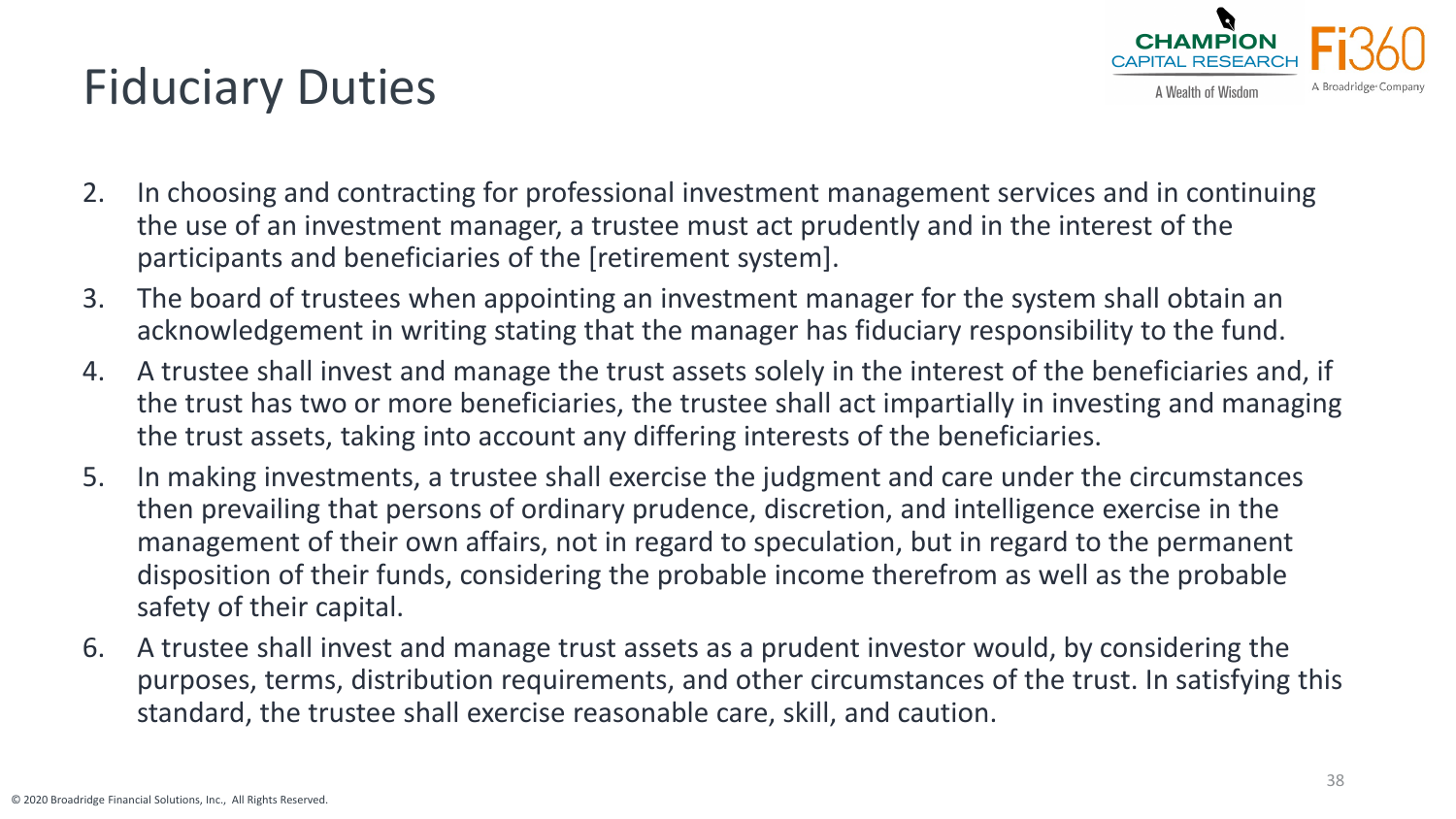#### CHAMPION CAPITAI RESEARO A Wealth of Wisdom

# Fiduciary Duties

A trustee must abide by the following additional fiduciary duties.

- 1. In making or participating in decisions, trustees shall give appropriate consideration to those facts and circumstances reasonably available to the trustee, which are relevant to the particular decision, and shall refrain from using facts or circumstances which are not relevant to the decision.
- 2. Trustees shall ensure that [retirement system] business transactions are based on professional integrity and competence, financial merit and benefit to [retirement system] and on a competitive basis.
- 3. Review on a regular basis the efficiency and effectiveness of the [retirement system's] success in meeting its goals, including assessing the performance and actions of system service providers, such as investment managers, consultants, and actuaries.
- 4. Trustees shall use reasonable care to prevent other trustees from committing a breach and shall not participate in concealing such a breach, or knowingly or negligently permit such a breach to occur.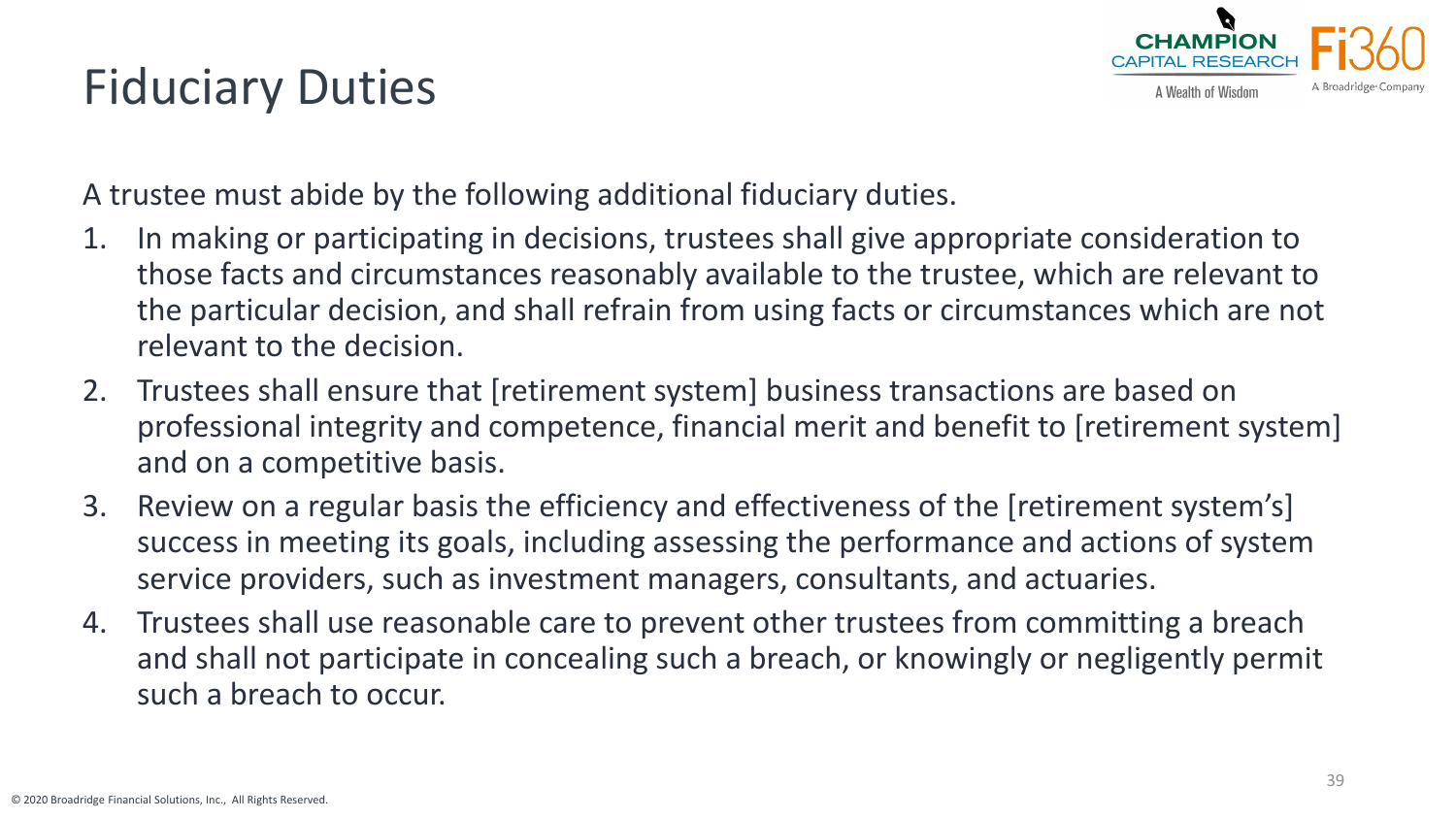# A Wealth of Wisdom

# Conflicts-of-Interest

Statutory conflict-of-interest provisions governing state officials.

- 1. A trustee may not have a direct or indirect interest, including financial and other interests, or engage in a business transaction or professional activity, or incur any obligation of any nature that is in substantial conflict with the proper discharge of the trustee's duties.
- 2. Make personal investments that could reasonably be expected to create a substantial conflict between the trustee's private interest and the interest of [retirement system].
- 3. A trustee may not solicit or accept from the [retirement system], or any third party a commission, fee, bonus, retainer, or rebate that is compensation for the trustee's personal solicitation for the award of a contract for investment services or sale of goods to the [retirement system].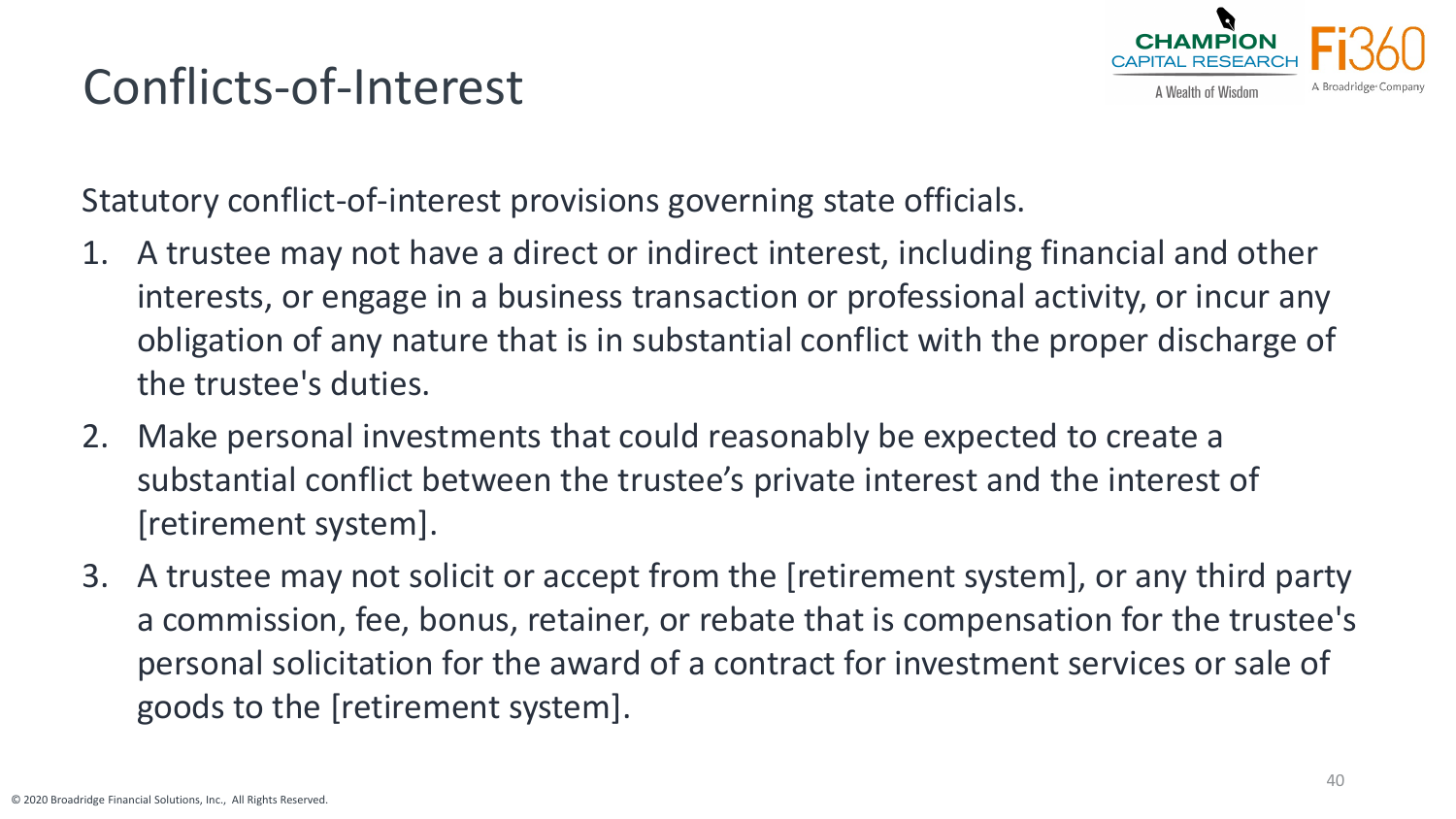# Conflicts-of-Interest



Statutory conflict-of-interest provisions governing local officials.

- 1. If a trustee has a substantial interest in a business entity or in real property, the trustee shall file, before a vote or decision on any matter involving the business entity or the real property, an affidavit stating the nature and extent of the interest and shall abstain from further participation in the matter if: a. In the case of a substantial interest in a business entity the action on the matter will have a special economic effect on the business entity that is distinguishable from the effect on the public; or b. In the case of a substantial interest in real property, it is reasonably foreseeable that an action on the matter will have a special economic effect on the value of the property, distinguishable from its effect on the public.
- 2. The board of trustees of the [retirement system] shall take a separate vote on any budget item specifically dedicated to a contract with a business entity in which a trustee has a substantial interest. The affected trustee may not participate in that separate vote. The trustee may vote on a final budget if the trustee has complied with Texas Local Government Code, Chapter 171; and the matter in which the trustee is concerned has been resolved.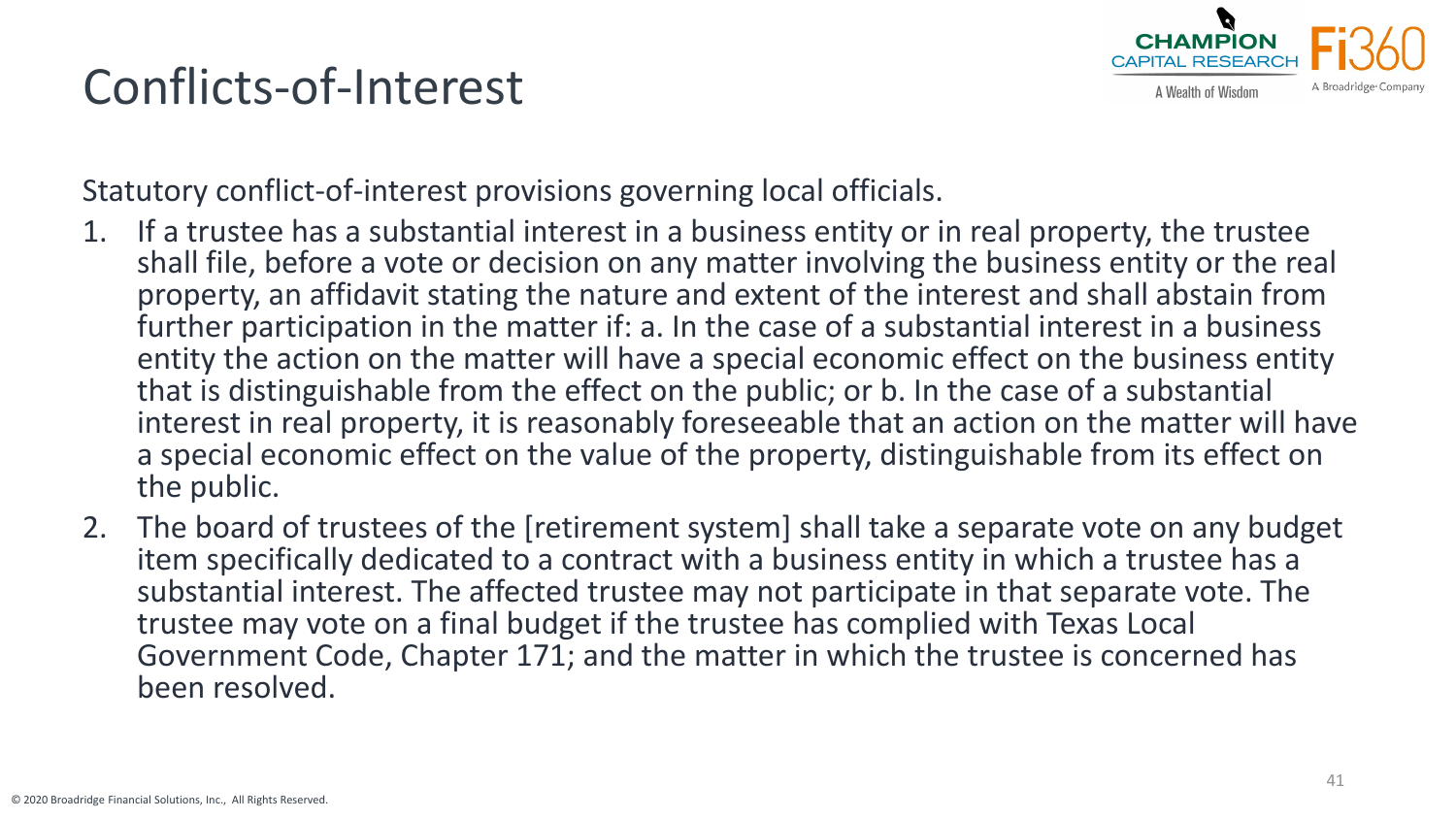# Conflicts-of-Interest



Trustees must abide by the following additional conflict-of-interest guidelines.

- 1. Trustees should make reasonable efforts to avoid conflicts of interest and appearances of conflicts of interest.
- 2. Trustees may not under any circumstances accept offers, by reason of their service, relationship or employment with the [retirement system], to trade in any security or other investment on terms more favorable than those available to the general investing public or, in the case of private market investments, a similarly situated investor.
- 3. A conflict of interest exists for a trustee whenever the trustee has a personal or private commercial or business relationship that could reasonably be expected to diminish the trustee's independence of judgment in the performance of the trustee's responsibilities to the [retirement system].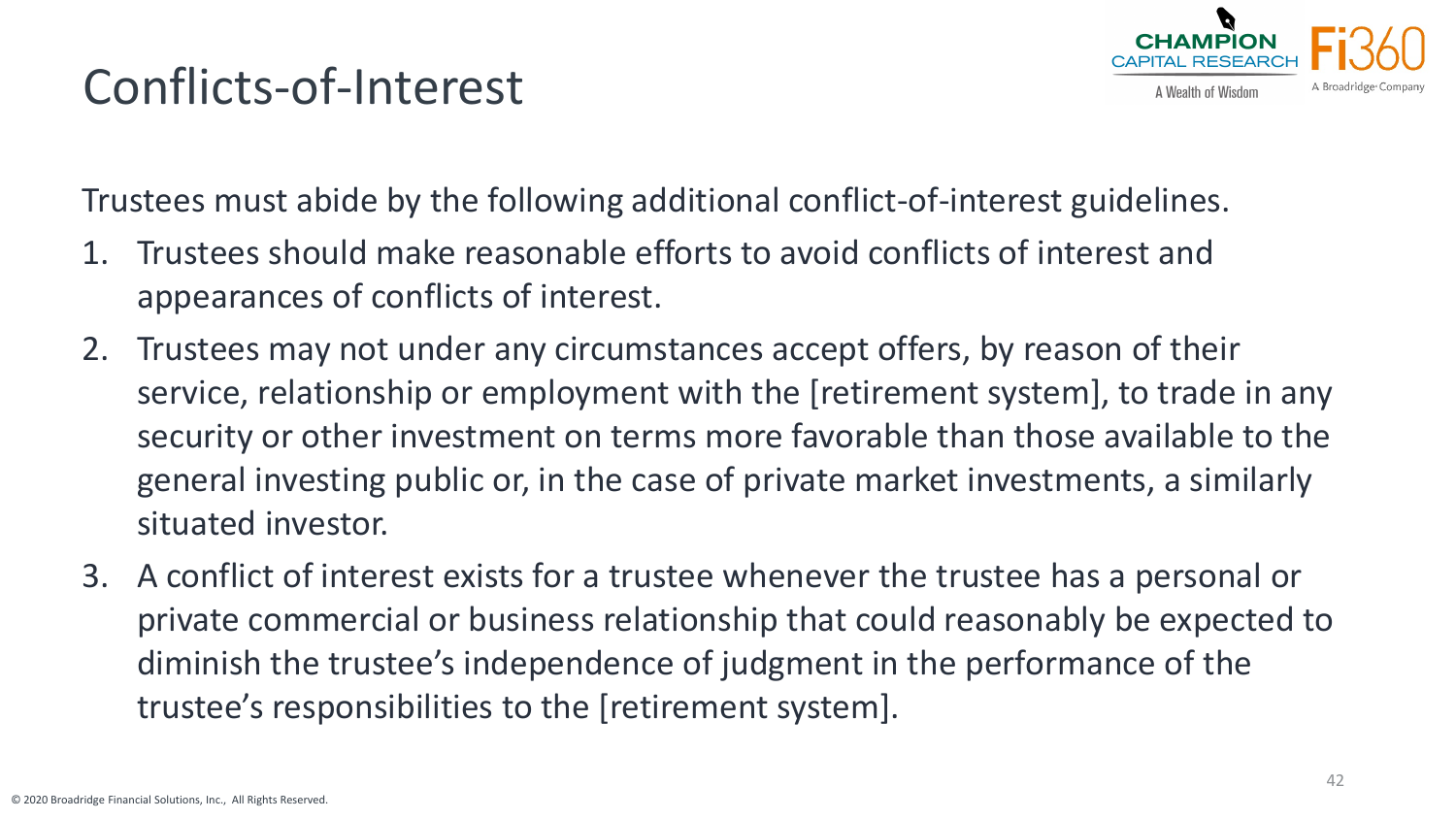

# Conflicts-of-Interest

Curing Conflicts-of-Interest

- 1. All trustees who become aware of a personal conflict of interest have an obligation not only to disclose that conflict, but to cure it. A person normally cures a conflict of interest by promptly eliminating it.
- 2. A trustee can cure a conflict by prudently withdrawing from action on a particular matter in which a conflict exists provided that:
	- 1. the person may be and is effectively separated from influencing the action taken;
	- 2. the action may properly be taken by others; and
	- 3. the nature of the conflict is not such that the person must regularly and consistently withdraw from decisions that are normally his or her responsibility with respect to the [retirement system].
- 3. Trustees must disclose any conflicts-of-interest regarding matters which are before the board, absent themselves from any relevant deliberations, and not vote on the matter. Such trustees may be required to disclose additional relevant information with respect to the matter in question.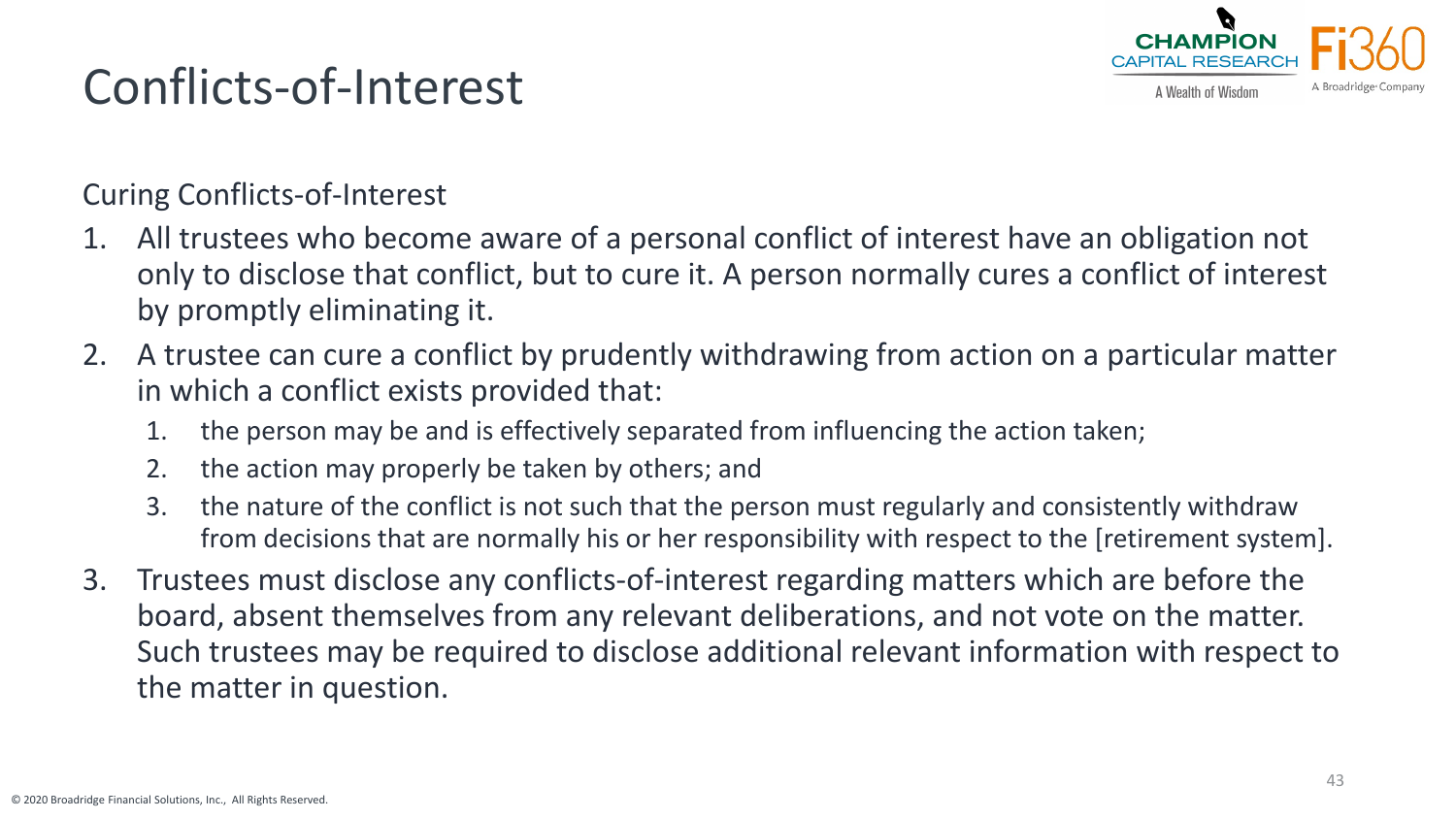# Prohibited Transactions and Interests



Trustees must abide by the following prohibited-transaction guidelines.

- 1. Certain transactions by trustees are prohibited, including:
	- 1. The purchase, sale, exchange or leasing of property with the [retirement system] if that trustee holds an interest in the property;
	- 2. The purchase, sale, or exchange of any direct investment with the system if that trustee holds an interest in the investment; and
	- 3. The lending of money or furnishing of other credit by the [retirement system] if the trustee has a direct or indirect interest in the loan or credit unless such loan or credit is generally available to members of the system, generates a reasonable return, provides adequate security, and is made in accordance with specific provisions of the plan.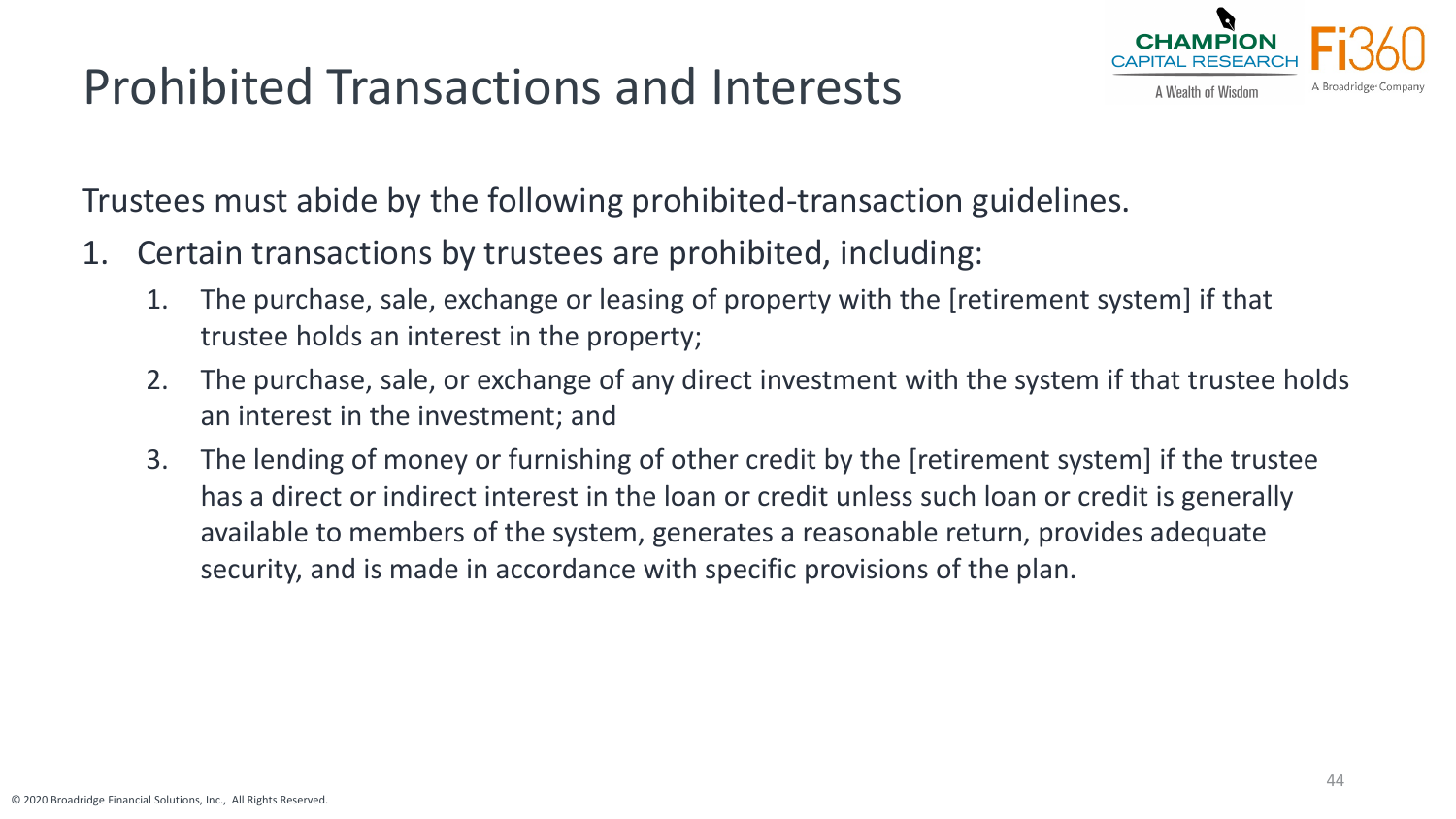# Prohibited Transactions and Interests



- 2. Trustees shall not under any circumstance accept offers by reason of their position with the [retirement system] to trade in any security or other investment on terms more favorable than those available to the general investing public.
- 3. Trustees shall not use their position with the [retirement system] to solicit business for their own account or the account of an immediate relative or business associate.
- 4. Trustees shall not borrow from investment managers, outside service providers, professional consultants or consultants, banks or other financial institutions with which the [retirement system] has a business relationship , unless such entities are normally engaged in such lending in the usual course of their business.
- 5. No trustee shall serve as a placement agent in connection with any [retirement system] investment. A former trustee may be prohibited from serving as a placement agent in connection with any system investment for a certain period of time. A placement agent is any person or entity hired, engaged, or retained by or acting on behalf of an external investment manager or investment fund or on behalf of another placement agent as a finder, solicitor, consultant, broker or other intermediary to raise investments from or to obtain access to the system, directly or indirectly.
- 6. Trustees shall not cause the system to engage in any prohibited transactions outlined above with any immediate relative or business associate of the trustee, any other trustee, employee, custodian, vendor or consultant to the system, or any person providing services to the system.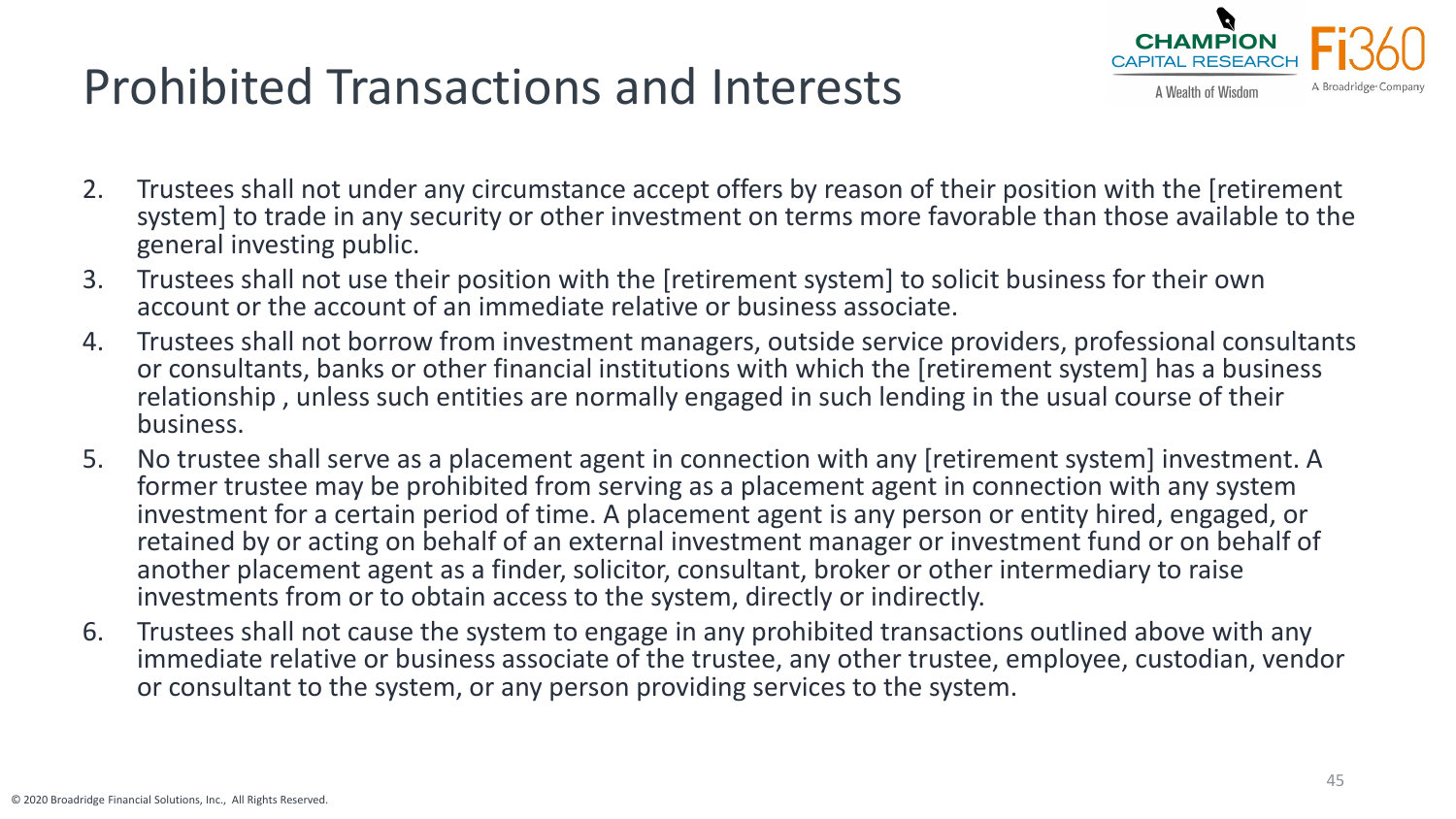# Prohibited Transactions and Interests



Trustees may buy or sell a publicly traded security of an issuer which is held by the [retirement system], but may not engage in a personal securities transaction when the trustees have actual knowledge that the [retirement system] is trading such securities.

Statutory requirements for former state officials:

- 1. Trustees may not for two years after ceasing to be in their respective positions at the [retirement system] make any communication to or appearance before, an officer or employee of [retirement system], with the intent to influence [retirement system] action to benefit the person seeking such action. This restriction does not apply to the act of providing information as long as such communication is done without the intent to influence any actions by the [retirement system].
- 2. A former trustee may not represent any person or receive compensation for services rendered on behalf of any person regarding a particular matter in which the former trustee participated during the period of his/her service or employment, either through personal involvement or because the matter was within the trustee's official responsibility.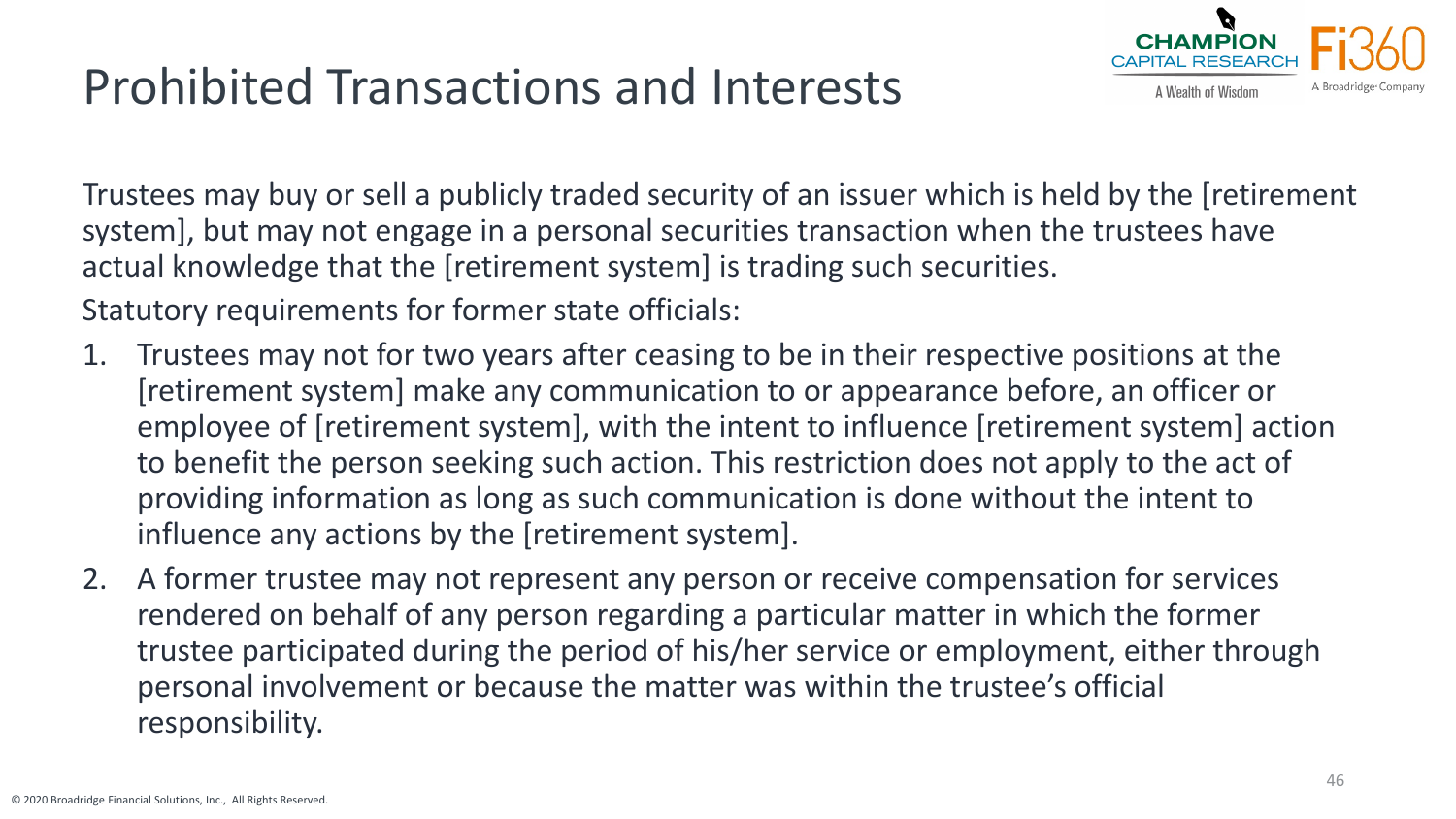# **Disclosure**



Statutory disclosure requirement governing state officials. A trustee who has a personal or private interest in a measure, proposal, or matter pending before the [retirement system] shall publicly disclose the fact to the system. The trustee may not vote or otherwise participate in the decision. The disclosure shall be entered in the minutes of the meeting.

Statutory disclosure requirements governing local officials.

- 1. Trustees shall file a conflicts disclosure statement with respect to a vendor who enters into a contract with the [retirement system] or the system is considering entering into a contract with the vendor; and
	- 1. the vendor has an employment or other business relationship with the trustee or a family member of the trustee that results in the trustee or family member receiving certain taxable income exceeding \$2,500.
	- 2. the vendor has given one or more gifts with an aggregate value of greater than \$100 to the trustee or a family member; or
	- 3. the vendor has a family relationship with the trustee
- 2. A trustee is not required to file a conflicts disclosure statement in relation to a gift accepted by the trustee or a family member of the trustee if the gift is a political contribution as defined by Title 15, Election Code; or food, accepted as a guest.
- 3. A trustee is not required to file a conflicts disclosure statement under Subsection (B1) if the local governmental entity or vendor described by that subsection is an administrative agency created under Section 791.01, Government Code.30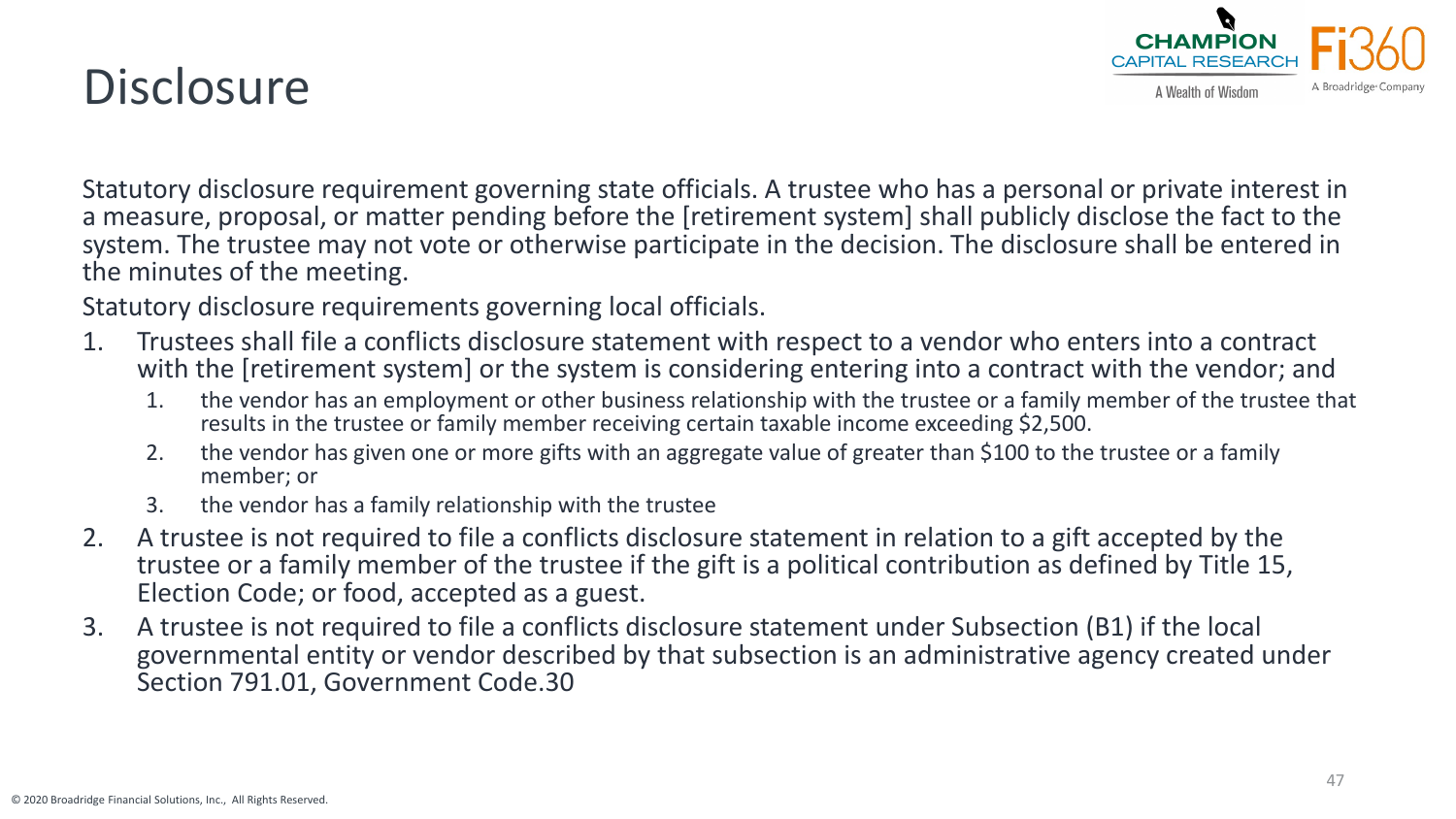# Confidential Information



Trustees must not disclose confidential information, except when duly authorized personnel determine such disclosure is required by law.

Trustees may be provided or have access to confidential information, including material, nonpublic information. It is the duty of trustees to maintain the confidentiality of information and not misuse confidential information, including material, nonpublic information, belonging to or relating to the [retirement system]. Trustees who come into possession of material, nonpublic information must not communicate it intentionally or inadvertently to any third party, including but not limited to relatives and friends, unless the person has the need to know for legitimate reasons and such communication is consistent with their responsibilities to the system.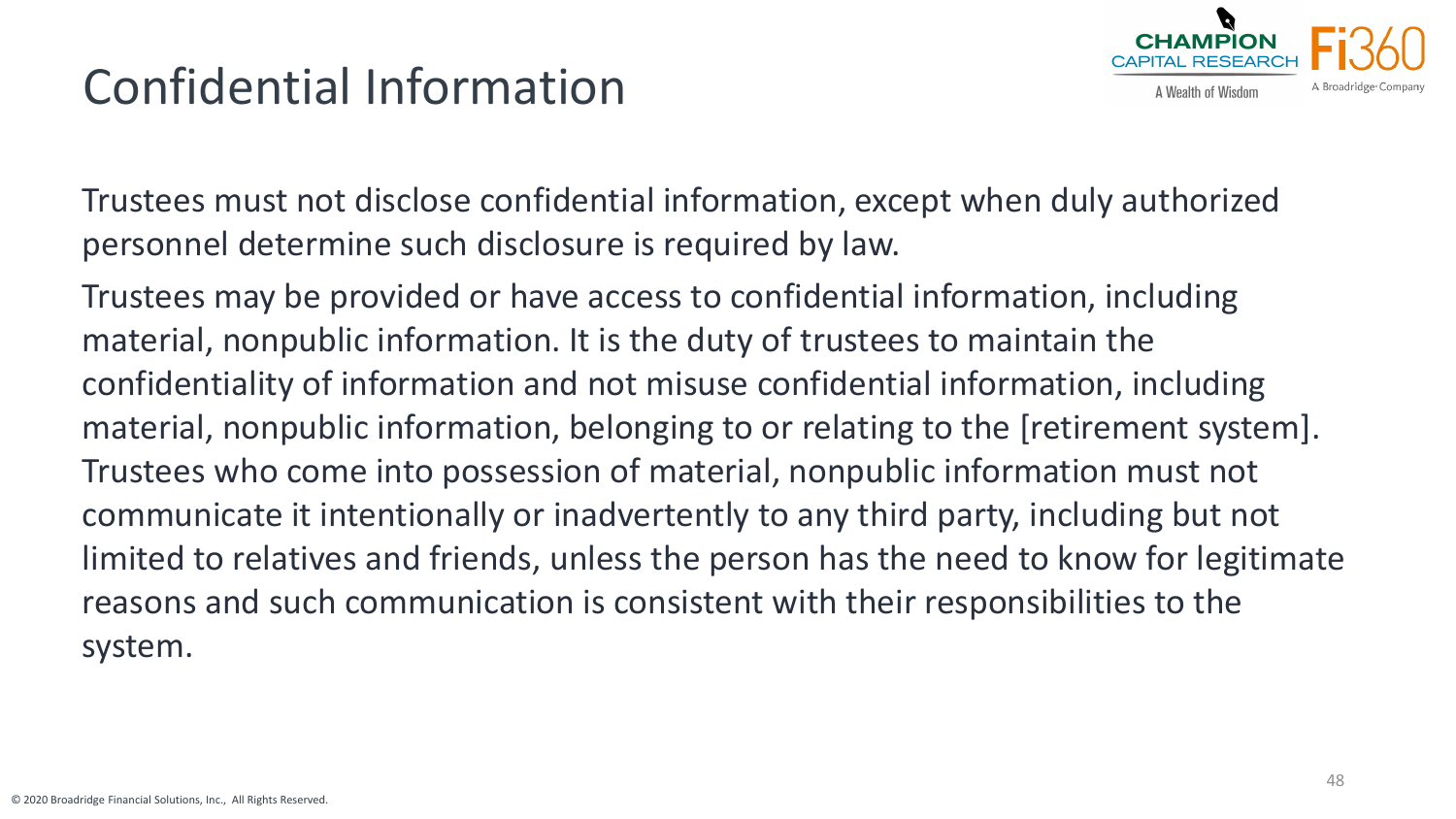

## Nepotism

Statutory Nepotism provisions:

A trustee must not appoint, confirm the appointment of, or vote for the appointment or confirmation of the appointment of an individual to a position that is to be directly or indirectly compensated from public funds or fees of office if:

- 1. The individual is related to the trustee within the third degree by consanguinity or within the second degree by affinity; or
- 2. The trustee holds the appointment or confirmation authority as a member of the [retirement system] board and the individual is related to another member of that board within the third degree by consanguinity or within the second degree by affinity.
- 3. The ending of a marriage by divorce or the death of a spouse ends relationships by affinity created by that marriage unless a child of that marriage is living, in which case the marriage is considered to continue as long as a child of that marriage lives.